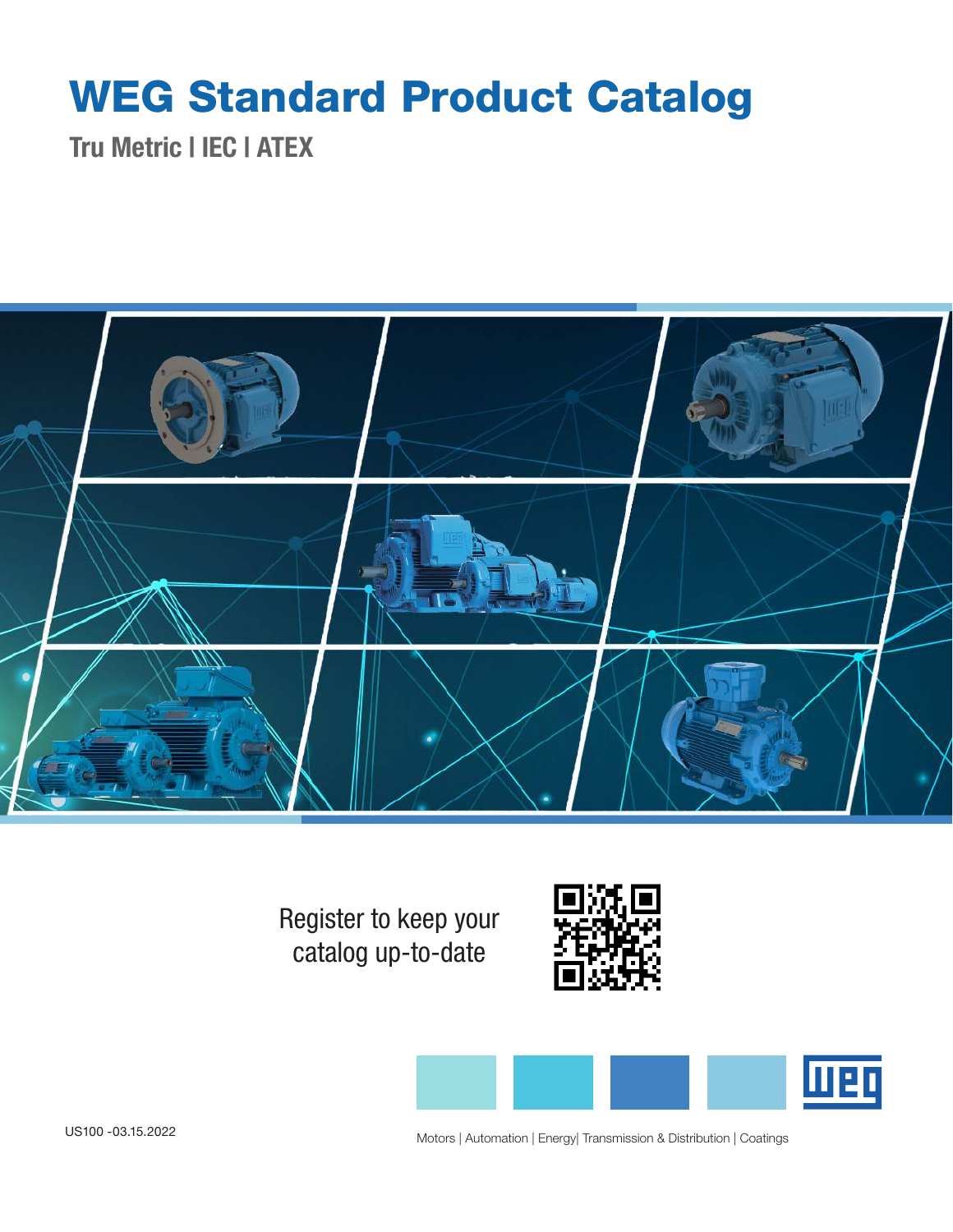### TRU-METRIC™ [TEFC – Foot Mount . . . . . . . . . . . . . . . . . . . . . . . . . . . . . . . . . . . . . . . . . . . . . . . . . . . . . . . . . . . . . . . . . . . . . . . . . . . . . . . . A-248](#page-3-0) [TEFC – Foot Mount - FF-Face . . . . . . . . . . . . . . . . . . . . . . . . . . . . . . . . . . . . . . . . . . . . . . . . . . . . . . . . . . . . . . . . . . . . . . . . A-251](#page-6-0) ATEX MOTORS [TEFC – Ex ec . . . . . . . . . . . . . . . . . . . . . . . . . . . . . . . . . . . . . . . . . . . . . . . . . . . . . . . . . . . . . . . . . . . . . . . . . . . . . . . . . . . . . A-253](#page-8-0) [TEFC – db – IE3 . . . . . . . . . . . . . . . . . . . . . . . . . . . . . . . . . . . . . . . . . . . . . . . . . . . . . . . . . . . . . . . . . . . . . . . . . . . . . . . . . . . A-258](#page-13-0)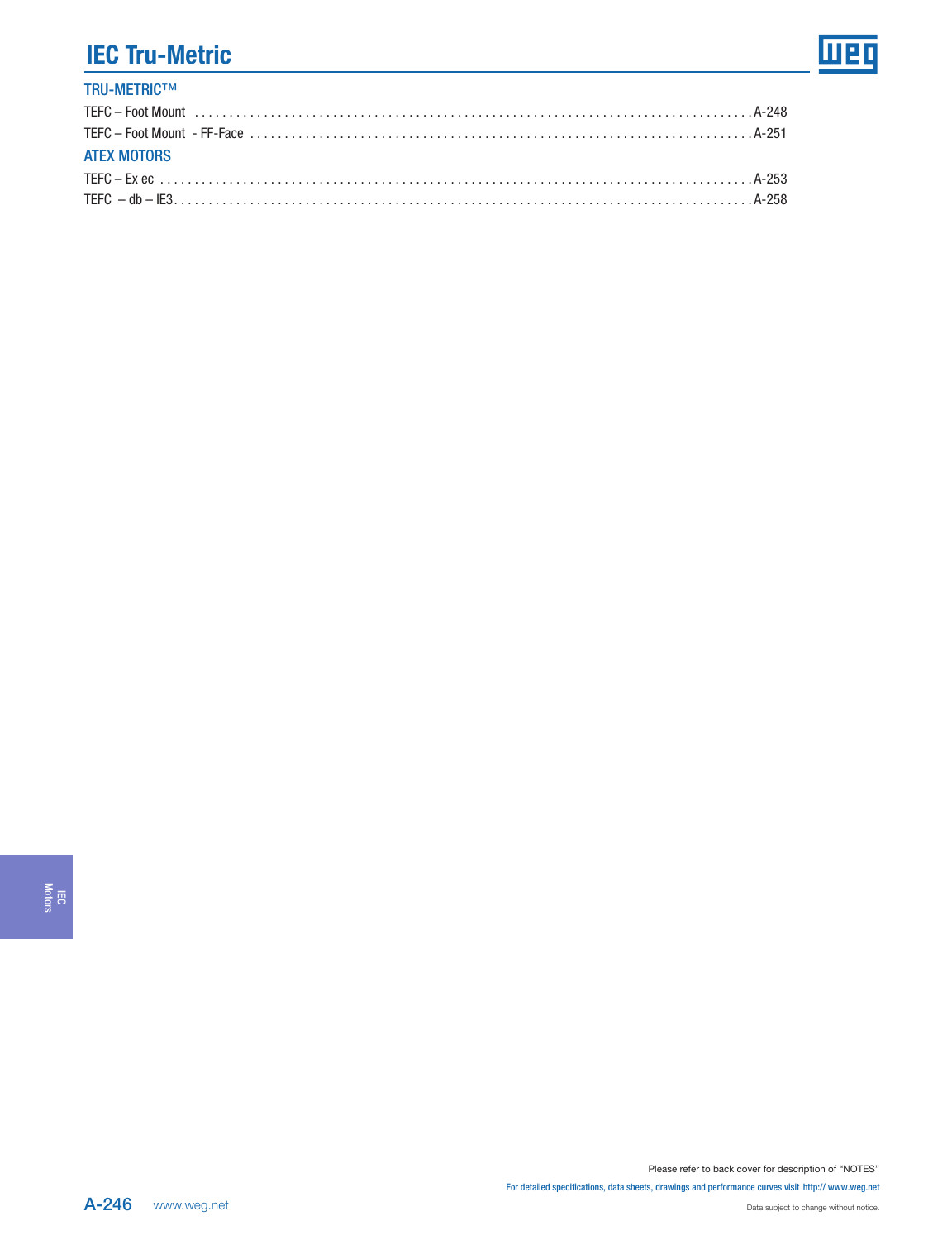# IEC Tru-Metric™ Motors

# GENERAL PURPOSE MOTORS

# TEFC - Three-Phase

This line is designed and built according to IEC Standards 60034 and 60072.

### Standard Features:

- 60 Hz (1.25 Service Factor up to 200HP) and 50 Hz (1.0 Service Factor)
- Class F insulation (Impregnation Resin and Magnet wire are class H)
- F2 mounted as standard (F1 convertible)
- Stainless Steel Nameplate Laser etched with high contrast background
- Regreasable ball bearings (Frames 160 and up)
- Gasketed conduit box
- Class I, Div. 2, Groups A, B, C & D – T3, Class II, Div 2, Groups F & G – T3C (Cast Iron Frames only)
- Suitable for WYE/Delta Start (W and Y voltage code motors)
- 660-690V; Sine Wave Only and with Nameplate Mod



W22 Cast Iron



Aluminum

### Features that make a difference:

- 1.25 Service Factor for 60 Hz operation (IE3) up to 200 hp
- 1.00 Service Factor for 50 Hz operation (IE3)
- Optimized ventilation system for cooler operation and reduced noise levels
- Solid base for reduced vibration levels (Cast Iron Frames)
- Frames 225 and up can easily be F1 (B3L) converted by simply rotating the terminal box adapter or F3 by removing it
- Aluminum frames have removable feet for easy F1, F2 and F3 (B3L, B3R, B3T) conversion
- Terminal blocks

### Inverter Rated (IE3): 1000:1 for variable torque 12:1 for constant torque

\* 460V and below only



Please refer to back cover for description of "NOTES"

For detailed specifications, data sheets, drawings and performance curves visit http:// www.weg.net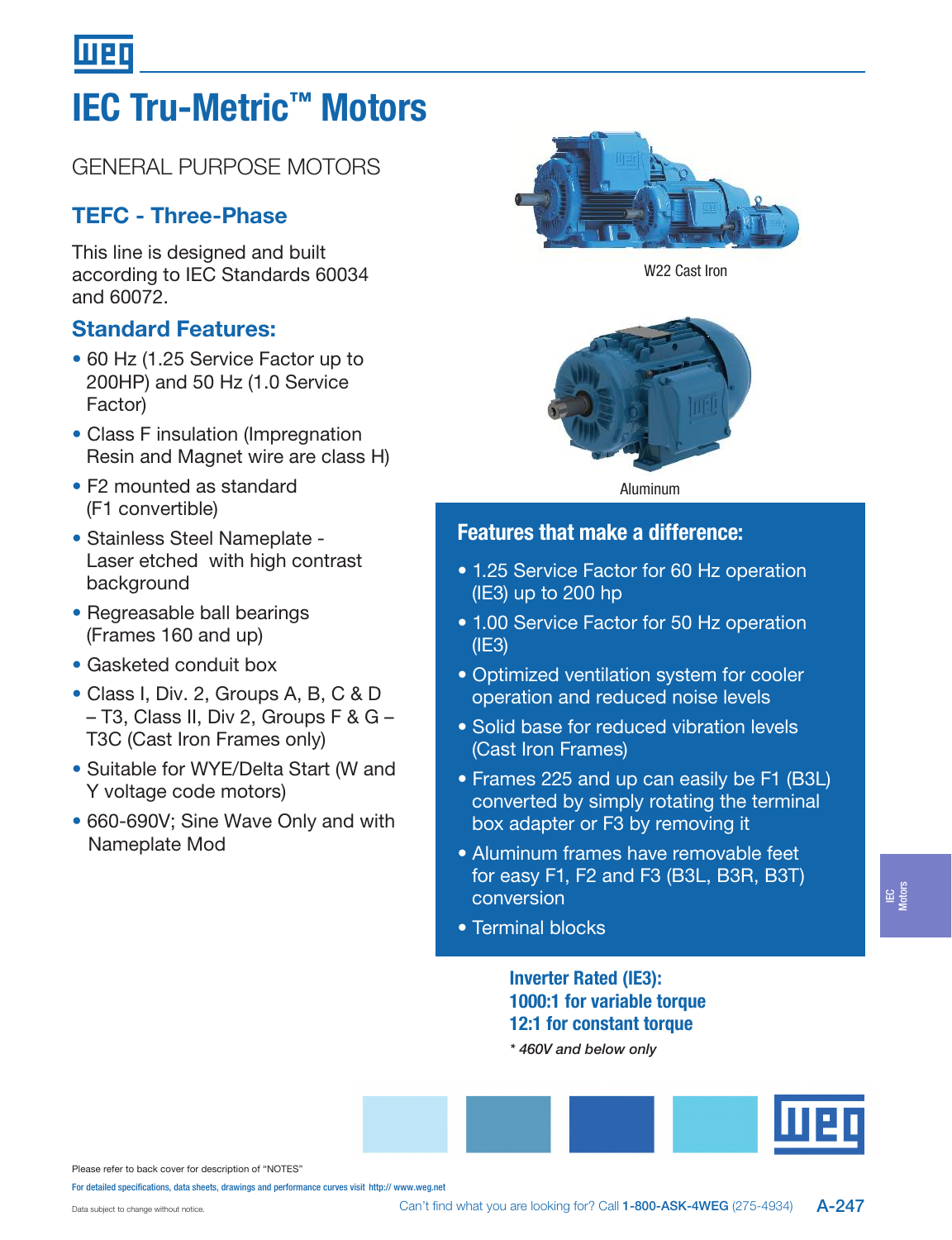<span id="page-3-0"></span>





### TEFC – Foot Mount

| <b>HP</b>      | kW       | <b>RPM</b>  | <b>Frame</b>        | <b>Catalog Number</b> | List<br><b>Price</b> | Mult.<br><b>Symbol</b> | Approx.<br><b>Shipping</b><br>Weight<br>(lbs) | <b>Service</b><br><b>Factor</b> | <b>FL Amps</b><br>@ High | FL. Eff<br>$(\%)$ | "C"<br><b>Dimension</b><br>(in) | <b>Voltage (V)</b>   | <b>Notes</b> |
|----------------|----------|-------------|---------------------|-----------------------|----------------------|------------------------|-----------------------------------------------|---------------------------------|--------------------------|-------------------|---------------------------------|----------------------|--------------|
|                |          | 3600//3000  | 63                  | .1836EP3EAL63-W22     | \$280                | T1                     | 14                                            | 1.15                            | 0.48                     | 68.0              | 8.504                           | 230/460//190/380     | 2:7          |
|                |          | 1800//1500  | 63                  | .1818EP3EAL63-W22     | \$267                | T1                     | 16                                            | 1.15                            | 0.51                     | 69.0              | 8.504                           | 230/460//190/380     | 2;7          |
| 0.25           | 0.18     | 1200//1000  | 71                  | .1812EP3EAL71-W22     | \$338                | T <sub>1</sub>         | 22                                            | 1.15                            | 0.77                     | 61.0              | 9.764                           | 230/460//190/380     | 2;7          |
|                |          | 900//750    | 80                  | .1809EP3EAL80-W22     | \$540                | T <sub>1</sub>         | 30                                            | 1.25                            | 0.80                     | 50.5              | 10.866                          | 230/460//190/380     | 2;7          |
|                |          | 900//750    | 80                  | .1809EP3WAL80-W22     | \$540                | T <sub>1</sub>         | 28                                            | 1.15                            | 0.80                     | 50.5              | 10.866                          | 460//220-240/380-415 | 2;7          |
|                |          | 3600//3000  | 63                  | .2536EP3EAL63-W22     | \$286                | T <sub>1</sub>         | 16                                            | 1.15                            | 0.62                     | 70.0              | 8.504                           | 230/460//190/380     | 2;7          |
|                |          | 1800//1500  | 71                  | .2518EP3EAL71-W22     | \$282                | T <sub>1</sub>         | 24                                            | 1.15                            | 0.68                     | 73.0              | 9.764                           | 230/460//190/380     | 2;7          |
| 0.33           | 0.25     | 1200//1000  | 71                  | .2512EP3EAL71-W22     | \$363                | T <sub>1</sub>         | 24                                            | 1.15                            | 1.00                     | 64.0              | 9.764                           | 230/460//190/380     | 2;7          |
|                |          | 900//750    | 80                  | .2509EP3EAL80-W22     | \$583                | T <sub>1</sub>         | 29                                            | 1.15                            | 0.87                     | 57.5              | 10.866                          | 230/460//190/380     | 2;7          |
|                |          | 900//750    | 80                  | .2509EP3WAL80-W22     | \$583                | T <sub>1</sub>         | 32                                            | 1.15                            | 0.87                     | 57.5              | 10.866                          | 460//220-240/380-415 | 2;7          |
|                |          | 3600//3000  | 71                  | .3736EP3EAL71-W22     | \$309                | T <sub>1</sub>         | 22                                            | 1.15                            | 0.83                     | 73.0              | 9.764                           | 230/460//190/380     | 2;7          |
|                |          | 1800//1500  | 71                  | .3718EP3EAL71-W22     | \$290                | T <sub>1</sub>         | 24                                            | 1.15                            | 1.06                     | 73.0              | 9.764                           | 230/460//190/380     | 2;7          |
| 0.5            | 0.37     | 1200//1000  | 80                  | .3712EP3EAL80-W22     | \$378                | T <sub>1</sub>         | 27                                            | 1.15                            | 1.07                     | 64.0              | 10.866                          | 230/460//190/380     | 2;7          |
|                |          | 900//750    | 90S/L               | .3709EP3EAL90S-W22    | \$662                | T <sub>1</sub>         | 40                                            | 1.15                            | 1.35                     | 61.5              | 12.953                          | 230/460//190/380     | 2;7          |
|                |          | 900//750    | 90S/L               | .3709EP3WAL90S/L-W22  | \$662                | T <sub>1</sub>         | 40                                            | 1.15                            | 1.35                     | 61.5              | 12.953                          | 460//220-240/380-415 | 2;7          |
|                |          | 3600//3000  | 71                  | .5536EP3EAL71-W22     | \$316                | T <sub>1</sub>         | 23                                            | 1.15                            | 1.14                     | 76.0              | 9.764                           | 230/460//190/380     | 2;7          |
|                |          | 1800//1500  | 80                  | .5518EP3EAL80-W22     | \$333                | T1                     | 28                                            | 1.15                            | 1.25                     | 77.0              | 10.866                          | 230/460//190/380     | 2;7          |
| 0.75           | 0.55     | 1200//1000  | 80                  | .5512EP3EAL80-W22     | \$405                | T <sub>1</sub>         | 32                                            | 1.15                            | 1.63                     | 66.0              | 10.866                          | 230/460//190/380     | 2;7          |
|                |          | 900//750    | 90S/L               | .5509EP3EAL90L-W22    | \$696                | T <sub>1</sub>         | 46                                            | 1.15                            | 2.12                     | 62.5              | 12.953                          | 230/460//190/380     | 2;7          |
|                |          | 900//750    | 90S/L               | .5509EP3WAL90S/L-W22  | \$696                | T <sub>1</sub>         | 58                                            | 1.15                            | 2.12                     | 62.5              | 12.953                          | 460//220-240/380-415 | 2;7          |
|                |          | 3600//3000  | 80                  | .7536ET3WAL80-W22     | \$397                | T1                     | 27                                            | 1.25                            | 1.43                     | 81.5              | 10.866                          | 460//220-240/380-415 | 2:7          |
|                |          | 1800//1500  | 90S/L               | .7518ET3EAL90S/L-W22  | \$420                | T1                     | 42                                            | 1.25                            | 1.47                     | 85.5              | 12.953                          | 230/460//190/380     | 2;7          |
| $\overline{1}$ | 0.75     | 1800//1500  | 90S/L               | .7518ET3WAL90S/L-W22  | \$420                | T1                     | 43                                            | 1.25                            | 1.47                     | 85.5              | 12.953                          | 460//220-240/380-415 | 2;7          |
|                |          | 1200//1000  | 90S/L               | .7512ET3EAL90S-W22    | \$537                | T <sub>1</sub>         | 47                                            | 1.25                            | 1.68                     | 82.5              | 12.953                          | 230/460//190/380     | 2;7          |
|                |          | 1200//1000  | 90S/L               | .7512ET3WAL90S-W22    | \$537                | T <sub>1</sub>         | 51                                            | 1.25                            | 1.68                     | 82.5              | 12.953                          | 460//220-240/380-415 | 2;7          |
|                |          | 900//750    | 100L                | .7509ET3EAL100L-W22   | \$869                | T <sub>1</sub>         | 68                                            | 1.25                            | 2.11                     | 75.5              | 14.803                          | 230/460//190/380     | 2;7          |
|                |          | 3600//3000  | 80                  | 00136ET3EAL80-W22     | \$444                | T <sub>1</sub>         | 29                                            | 1.25                            | 2.03                     | 84.0              | 10.866                          | 230/460//190/380     | 2;7          |
|                |          | 3600//3000  | 80                  | 00136ET3WAL80-W22     | \$444                | T1                     | 30                                            | 1.25                            | 2.03                     | 84.0              | 10.866                          | 460//220-240/380-415 | 2;7          |
| 1.5            | 1.1      | 1800//1500  | 90S/L               | 00118ET3EAL90S-W22    | \$470                | T <sub>1</sub>         | 44                                            | 1.25                            | 2.05                     | 86.5              | 12.953                          | 230/460//190/380     | 2;7          |
|                |          | 1800//1500  | 90S/L               | 00118ET3WAL90S-W22    | \$470                | T <sub>1</sub>         | 44                                            | 1.25                            | 2.05                     | 86.5              | 12.953                          | 460//220-240/380-415 | 2;7          |
|                |          | 1200//1000  | 100L                | 00112ET3EAL100L-W22   | \$746                | T1                     | 80                                            | 1.00                            | 2.32                     | 87.5              | 14.803                          | 230/460//190/380     | 2;7          |
|                |          | 3600//3000  | 90S/L               | 00156ET3EAL90S-W22    | \$504                | T1                     | 44                                            | 1.25                            | 2.69                     | 85.5              | 12.953                          | 230/460//190/380     | 2;7          |
|                |          | 3600//3000  | 90S/L               | 00156ET3WAL90S-W22    | \$504                | T1                     | 44                                            | 1.25                            | 2.69                     | 85.5              | 12.953                          | 460//220-240/380-415 | 2;7          |
|                |          | 1800//1500  | 90S/L               | 00158ET3EAL90L-W22    | \$524                | T <sub>1</sub>         | 49                                            | 1.25                            | 2.79                     | 86.5              | 12.953                          | 230/460//190/380     | 2;7          |
| $\overline{2}$ | 1.5      | 1800//1500  | 90S/L               | 00158ET3WAL90L-W22    | \$524                | T1                     | 49                                            | 1.25                            | 2.79                     | 86.5              | 12.953                          | 460//220-240/380-415 | 2;7          |
|                |          | 1200//1000  | 100L                | 00152ET3WAL100L-W22   | \$812                | T1                     | 76                                            | 1.25                            | 3.13                     | 88.5              | 16.535                          | 460//220-240/380-415 | 2,7          |
|                |          | 1200//1000  | 112M                | 00152ET3EAL112M-W22   | \$923                | T1                     | 93                                            | 1.25                            | 3.08                     | 88.5              | 15.472                          | 230/460//190/380     | 2;7;51       |
|                |          | 1200//1000  | 112M                | 00152ET3WAL112M-W22   | \$923                | T1                     | 93                                            | 1.25                            | 3.08                     | 88.5              | 15.472                          | 460//220-240/380-415 | 2;7;51       |
|                |          | 900//750    | 112M                | 00159ET3YAL112M-W22   | \$1,001              | T1                     | 90                                            | 1.25                            | 3.50                     | 84.0              | 15.472                          | 460//380-415/660-690 | 2;7          |
|                |          | 3600//3000  | 90S/L               | 00236ET3EAL90L-W22    | \$756                | T1                     | 50                                            | 1.25                            | 3.85                     | 86.5              | 12.953                          | 230/460//190/380     | 2;7          |
|                |          | 3600//3000  | 90S/L               | 00236ET3WAL90L-W22    | \$756                | T1                     | 49                                            | 1.25                            | 3.85                     | 86.5              | 12.953                          | 460//220-240/380-415 | 2;7          |
|                |          | 1800//1500  | 100L                | 00218ET3EAL100L-W22   | \$630                | T1                     | 66                                            | 1.25                            | 4.11                     | 89.5              | 14.803                          | 230/460//190/380     | 2;7          |
| 3              | 2.2      | 1800//1500  | 100L                | 00218ET3WAL100L-W22   | \$630                | T1                     | 66                                            | 1.25                            | 4.11                     | 89.5              | 14.803                          | 460//220-240/380-415 | 2;7          |
|                |          | 1200//1000  | <b>132S</b>         | 00212ET3EAL132S-W22   | \$1,166              | T1                     | 131                                           | 1.25                            | 4.41                     | 89.5              | 19.291                          | 230/460//190/380     | 2;7          |
|                |          | 1200//1000  | <b>132S</b>         | 00212ET3YAL132S-W22   | \$1,166              | T1                     | 136                                           | 1.25                            | 4.41                     | 89.5              | 19.291                          | 460//380-415/660-690 | 2;7          |
|                | 900//750 | <b>132S</b> | 00209ET3YAL132S-W22 | \$1,412               | T1                   | 145                    | 1.25                                          | 4.75                            | 85.5                     | 19.291            | 460//380-415/660-690            | 2;7                  |              |

continued on next page

IEC Motors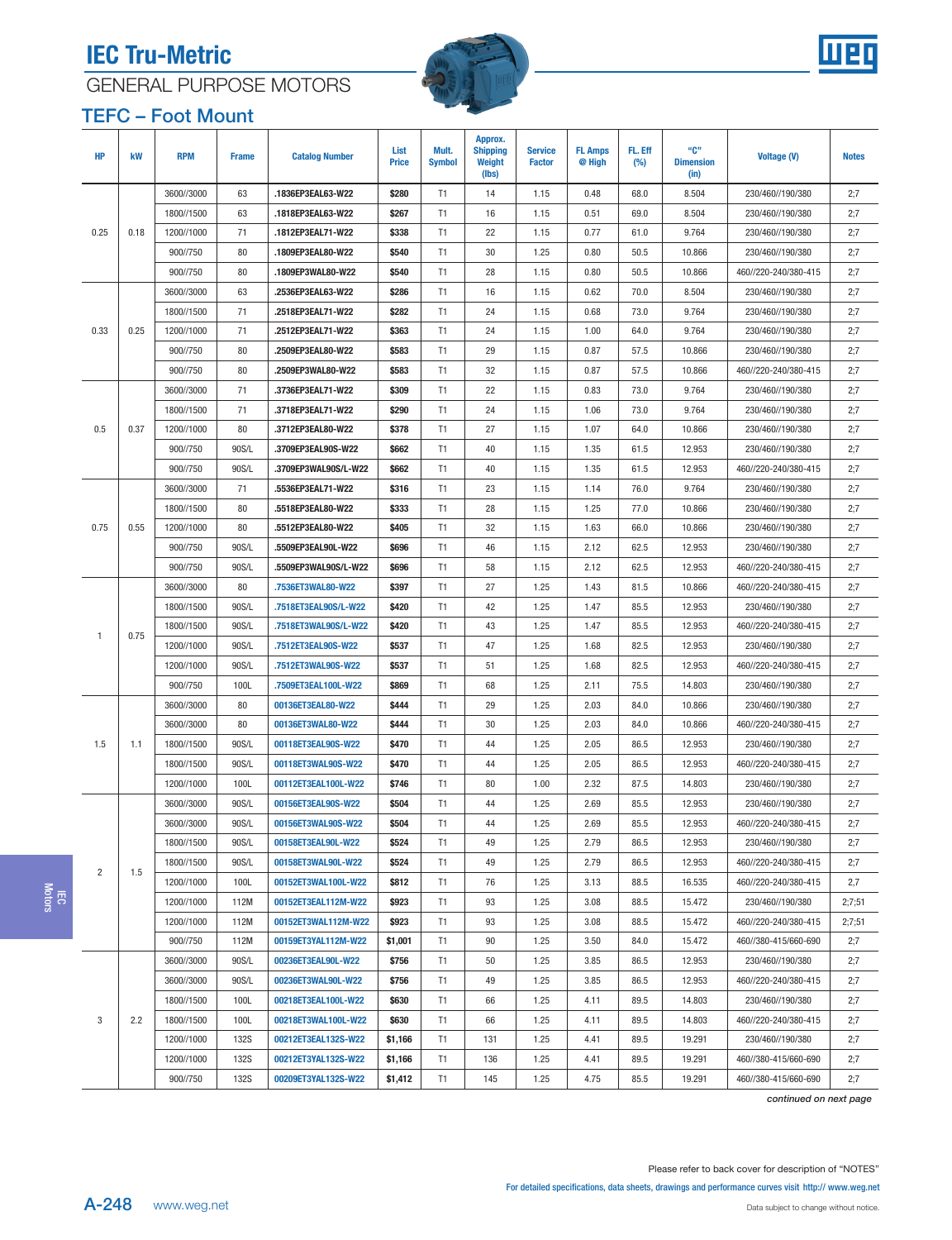

### GENERAL PURPOSE MOTORS

### TEFC – Foot Mount - continued

| <b>HP</b> | kW             | <b>RPM</b> | <b>Frame</b> | <b>Catalog Number</b> | List<br><b>Price</b> | Mult.<br><b>Symbol</b> | Approx.<br><b>Shipping</b><br>Weight<br>(lbs) | <b>Service</b><br><b>Factor</b> | <b>FL Amps</b><br>@ High | FL. Eff<br>$(\%)$ | "C"<br><b>Dimension</b><br>(in) | <b>Voltage (V)</b>   | <b>Notes</b>   |
|-----------|----------------|------------|--------------|-----------------------|----------------------|------------------------|-----------------------------------------------|---------------------------------|--------------------------|-------------------|---------------------------------|----------------------|----------------|
|           |                | 3600//3000 | 100L         | 00336ET3EAL100L-W22   | \$805                | T1                     | 65                                            | 1.25                            | 5.01                     | 88.5              | 14.803                          | 230/460//190/380     | 2;7            |
|           |                | 3600//3000 | 100L         | 00336ET3WAL100L-W22   | \$805                | T1                     | 65                                            | 1.25                            | 5.01                     | 88.5              | 14.803                          | 460//220-240/380-415 | 2;7            |
|           |                | 1800//1500 | 100L         | 00318ET3EAL100L-W22   | \$672                | T <sub>1</sub>         | 77                                            | 1.25                            | 5.33                     | 89.5              | 14.803                          | 230/460//190/380     | 2;7            |
|           |                | 1800//1500 | 100L         | 00318ET3WAL100L-W22   | \$672                | T <sub>1</sub>         | 77                                            | 1.25                            | 5.33                     | 89.5              | 14.803                          | 460//220-240/380-415 | 2;7            |
| 4         | 3              | 1200//1000 | 132M         | 00312ET3EAL132M-W22   | \$1,247              | T <sub>1</sub>         | 137                                           | 1.25                            | 6.01                     | 89.5              | 19.291                          | 230/460//190/380     | 2;7            |
|           |                | 1200//1000 | 132M         | 00312ET3YAL132M-W22   | \$1,247              | T <sub>1</sub>         | 147                                           | 1.25                            | 6.01                     | 89.5              | 19.291                          | 460//380-415/660-690 | 2;7            |
|           |                | 900//750   | 132M         | 00309ET3EAL132M-W22   | \$1,610              | T1                     | 193                                           | 1.25                            | 6.29                     | 85.5              | 19.291                          | 230/460//190/380     | 2;7            |
|           |                | 900//750   | 132M         | 00309ET3YAL132M-W22   | \$1,610              | T <sub>1</sub>         | 156                                           | 1.25                            | 6.29                     | 85.5              | 19.291                          | 460//380-415/660-690 | 2;7            |
|           |                | 3600//3000 | 112M         | 00436ET3EAL112M-W22   | \$874                | T <sub>1</sub>         | 86                                            | 1.25                            | 6.67                     | 88.5              | 15.472                          | 230/460//190/380     | 2;7            |
|           |                | 3600//3000 | 112M         | 00436ET3YAL112M-W22   | \$874                | T <sub>1</sub>         | 86                                            | 1.25                            | 6.67                     | 88.5              | 15.472                          | 460//380-415/660-690 | 2;7            |
|           |                | 1800//1500 | 112M         | 00418ET3EAL112M-W22   | \$679                | T1                     | 93                                            | 1.25                            | 7.28                     | 89.5              | 15.472                          | 230/460//190/380     | 2;7            |
| 5.5       | $\overline{4}$ | 1800//1500 | 112M         | 00418ET3YAL112M-W22   | \$679                | T <sub>1</sub>         | 93                                            | 1.25                            | 7.28                     | 89.5              | 15.472                          | 460//380-415/660-690 | 2;7            |
|           |                | 1200//1000 | 132M         | 00412ET3EAL132M-W22   | \$1,254              | T1                     | 147                                           | 1.25                            | 7.90                     | 89.5              | 19.291                          | 230/460//190/380     | 2;7            |
|           |                | 1200//1000 | 132M         | 00412ET3YAL132M-W22   | \$1,254              | T <sub>1</sub>         | 147                                           | 1.25                            | 7.90                     | 89.5              | 19.291                          | 460//380-415/660-690 | 2;7            |
|           |                | 900//750   | 160M         | 00409ET3Y160M-W22     | \$1,947              | T <sub>1</sub>         | 299                                           | 1.25                            | 8.17                     | 86.5              | 23.543                          | 460//380-415/660-690 | $\overline{7}$ |
|           |                | 3600//3000 | <b>132S</b>  | 00536ET3EAL132S-W22   | \$1,144              | T1                     | 136                                           | 1.25                            | 8.97                     | 89.5              | 19.291                          | 230/460//190/380     | 2;7            |
|           |                | 3600//3000 | <b>132S</b>  | 00536ET3YAL132S-W22   | \$1,144              | T1                     | 136                                           | 1.25                            | 8.97                     | 89.5              | 19.291                          | 460//380-415/660-690 | 2;7            |
|           |                | 1800//1500 | <b>132S</b>  | 00518ET3EAL132S-W22   | \$932                | T <sub>1</sub>         | 142                                           | 1.25                            | 9.07                     | 91.7              | 19.291                          | 230/460//190/380     | 2;7            |
| 7.5       | 5.5            | 1800//1500 | <b>132S</b>  | 00518ET3YAL132S-W22   | \$932                | T <sub>1</sub>         | 142                                           | 1.25                            | 9.07                     | 91.7              | 19.291                          | 460//380-415/660-690 | 2;7            |
|           |                | 1800/1500  | <b>132S</b>  | 00518ET3Y132S-W22     | \$953                | T1                     | 161                                           | 1.25                            | 9.07                     | 91.7              | 19.291                          | 460//380-415         | $\overline{7}$ |
|           |                | 1200//1000 | 132M/L       | 00512ET3Y132M/L-W22   | \$1,760              | T <sub>1</sub>         | 206                                           | 1.25                            | 10.8                     | 91.0              | 20.276                          | 460//380-415/660-690 | $\overline{7}$ |
|           |                | 900//750   | 160M         | 00509ET3Y160M-W22     | \$2,244              | T <sub>1</sub>         | 306                                           | 1.25                            | 11.1                     | 87.5              | 23.543                          | 460//380-415/660-690 | $\overline{7}$ |
|           |                | 3600//3000 | <b>132S</b>  | 00736ET3EAL132S-W22   | \$1,292              | T1                     | 148                                           | 1.25                            | 12.3                     | 90.2              | 19.291                          | 230/460//190/380     | 2;7            |
|           |                | 3600//3000 | <b>132S</b>  | 00736ET3YAL132S-W22   | \$1,292              | T1                     | 147                                           | 1.25                            | 12.3                     | 90.2              | 19.291                          | 460//380-415/660-690 | 2;7            |
| 10        | 7.5            | 1800//1500 | 132M         | 00718ET3EAL132M-W22   | \$1,110              | T1                     | 159                                           | 1.25                            | 12.2                     | 91.7              | 19.291                          | 230/460//190/380     | 2;7            |
|           |                | 1800//1500 | 132M         | 00718ET3YAL132M-W22   | \$1,110              | T1                     | 159                                           | 1.25                            | 12.2                     | 91.7              | 19.291                          | 460//380-415/660-690 | 2;7            |
|           |                | 1200//1000 | 160M         | 00712ET3Y160M-W22     | \$2,306              | T <sub>1</sub>         | 306                                           | 1.25                            | 13.1                     | 91.0              | 23.543                          | 460//380-415/660-690 | $\overline{7}$ |
|           |                | 900//750   | 160L         | 00709ET3Y160L-W22     | \$2,774              | T1                     | 352                                           | 1.25                            | 15.2                     | 88.5              | 25.276                          | 460//380-415/660-690 | $\overline{7}$ |
|           |                | 3600//3000 | 160M         | 01136ET3Y160M-W22     | \$2,102              | T1                     | 304                                           | 1.25                            | 17.9                     | 91.7              | 23.543                          | 460//380-415/660-690 | $\overline{7}$ |
| 15        | 11             | 1800//1500 | 160M         | 01118ET3Y160M-W22     | \$1,726              | T <sub>1</sub>         | 321                                           | 1.25                            | 18.2                     | 92.4              | 23.543                          | 460//380-415/660-690 | $\overline{7}$ |
|           |                | 1200//1000 | 160L         | 01112ET3Y160L-W22     | \$3,160              | T <sub>1</sub>         | 354                                           | 1.25                            | 18.8                     | 91.7              | 25.276                          | 460//380-415/660-690 | $\overline{7}$ |
|           |                | 900//750   | 180L         | 01109ET3Y180L-W22     | \$4,031              | T1                     | 419                                           | 1.25                            | 19.5                     | 89.5              | 27.638                          | 460//380-415/660-690 | $\overline{7}$ |
|           |                | 3600//3000 | 160M         | 01536ET3Y160M-W22     | \$2,413              | T <sub>1</sub>         | 320                                           | 1.25                            | 24.4                     | 91.7              | 23.543                          | 460//380-415/660-690 | $\overline{7}$ |
|           |                | 1800//1500 | 160L         | 01518ET3Y160L-W22     | \$2,118              | T <sub>1</sub>         | 375                                           | 1.25                            | 25.0                     | 93.0              | 25.276                          | 460//380-415/660-690 | $\overline{7}$ |
| 20        | 15             | 1200//1000 | 180L         | 01512ET3Y180L-W22     | \$3,884              | T1                     | 447                                           | 1.25                            | 24.7                     | 91.7              | 27.638                          | 460//380-415/660-690 | $\overline{7}$ |
|           |                | 900//750   | 200L         | 01509ET3Y200L-W22     | \$5,158              | T1                     | 517                                           | 1.25                            | 28.0                     | 91.0              | 30.197                          | 460//380-415/660-690 | 7              |
|           |                | 3600//3000 | 160L         | 01836ET3Y160L-W22     | \$2,925              | T1                     | 353                                           | 1.25                            | 29.9                     | 92.4              | 25.276                          | 460//380-415/660-690 | $\overline{7}$ |
|           |                | 1800//1500 | 180M         | 01818ET3Y180M-W22     | \$2,689              | T1                     | 436                                           | 1.25                            | 30.6                     | 93.6              | 26.142                          | 460//380-415/660-690 | 7              |
| 25        | 18.5           | 1200//1000 | 200L         | 01812ET3Y200L-W22     | \$4,886              | T1                     | 552                                           | 1.25                            | 30.8                     | 93.0              | 30.197                          | 460//380-415/660-690 | $\overline{7}$ |
|           |                | 900//750   | 225S/M       | 01809ET3Y225S/M-W22   | \$5,902              | T <sub>1</sub>         | 830                                           | 1.25                            | 31.6                     | 93.0              | 34.882                          | 460//380-415/660-690 | 7              |
|           |                | 3600//3000 | 180M         | 02236ET3Y180M-W22     | \$3,492              | T <sub>1</sub>         | 424                                           | 1.25                            | 34.7                     | 92.4              | 26.142                          | 460//380-415/660-690 | 7              |
|           |                | 1800//1500 | 180L         | 02218ET3Y180L-W22     | \$3,225              | T <sub>1</sub>         | 457                                           | 1.25                            | 36.0                     | 93.6              | 27.638                          | 460//380-415/660-690 | $\overline{7}$ |
| 30        | 22             | 1200//1000 | 200L         | 02212ET3Y200L-W22     | \$4,924              | T <sub>1</sub>         | 601                                           | 1.25                            | 37.1                     | 93.0              | 30.197                          | 460//380-415/660-690 | $\overline{7}$ |
|           |                | 900//750   | 225S/M       | 02209ET3Y225S/M-W22   | \$7,506              | T1                     | 885                                           | 1.25                            | 37.6                     | 93.0              | 34.882                          | 460//380-415/660-690 | $\overline{7}$ |

IEC Motors

continued on next page

Please refer to back cover for description of "NOTES"

For detailed specifications, data sheets, drawings and performance curves visit http:// www.weg.net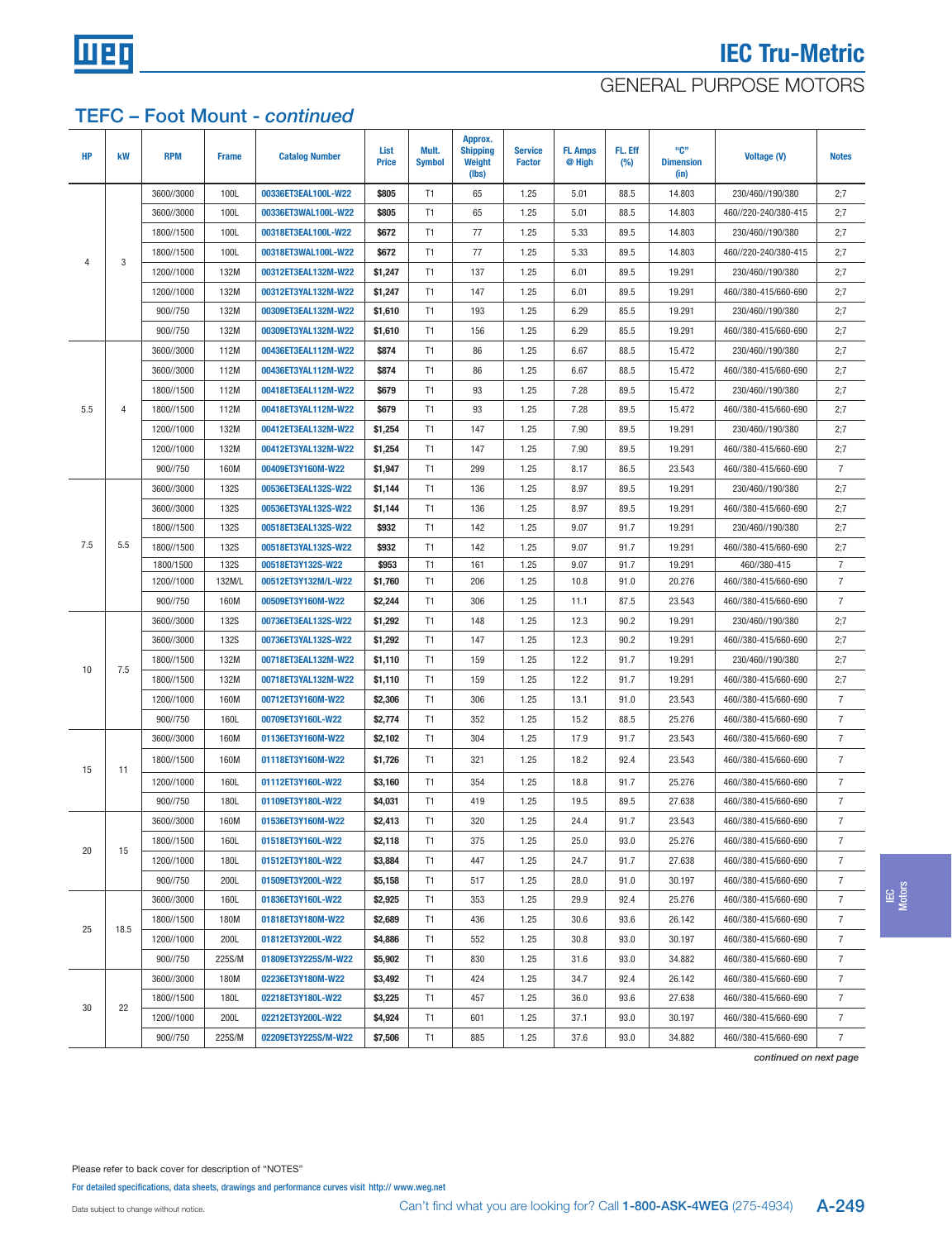

# GENERAL PURPOSE MOTORS

### TEFC – Foot Mount - continued

| <b>HP</b> | kW  | <b>RPM</b> | <b>Frame</b> | <b>Catalog Number</b> | List<br><b>Price</b> | Mult.<br><b>Symbol</b> | Approx.<br><b>Shipping</b><br>Weight<br>(lbs) | <b>Service</b><br><b>Factor</b> | <b>FL Amps</b><br>@ High | FL. Eff<br>$(\%)$ | "C"<br><b>Dimension</b><br>(in) | <b>Voltage (V)</b>   | <b>Notes</b>   |
|-----------|-----|------------|--------------|-----------------------|----------------------|------------------------|-----------------------------------------------|---------------------------------|--------------------------|-------------------|---------------------------------|----------------------|----------------|
|           |     | 3600//3000 | 200L         | 03036ET3Y200L-W22     | \$4,877              | T1                     | 575                                           | 1.25                            | 47.1                     | 93.0              | 30.197                          | 460//380-415/660-690 | $\overline{7}$ |
| 40        | 30  | 1800//1500 | 200L         | 03018ET3Y200L-W22     | \$4,312              | T1                     | 580                                           | 1.25                            | 49.4                     | 94.1              | 30.197                          | 460//380-415/660-690 | $\overline{7}$ |
|           |     | 1200//1000 | 225S/M       | 03012ET3Y225S/M-W22   | \$7,689              | T1                     | 1055                                          | 1.25                            | 47.6                     | 94.1              | 34.882                          | 460//380-415/660-690 | $\overline{7}$ |
|           |     | 900//750   | 250S/M       | 03009ET3Y250S/M-W22   | \$8,858              | T1                     | 1078                                          | 1.25                            | 50.9                     | 93.6              | 37.992                          | 460//380-415/660-690 | $\overline{7}$ |
|           |     | 3600//3000 | 200L         | 03736ET3Y200L-W22     | \$5,487              | T1                     | 587                                           | 1.25                            | 61.3                     | 93.6              | 30.197                          | 460//380-415/660-690 | $\overline{7}$ |
|           |     | 1800//1500 | 225S/M       | 03718ET3Y225S/M-W22   | \$6,984              | T1                     | 1041                                          | 1.25                            | 58.5                     | 94.5              | 34.882                          | 460//380-415/660-690 | $\overline{7}$ |
| 50        | 37  | 1200//1000 | 250S/M       | 03712ET3Y250S/M-W22   | \$9,947              | T1                     | 1266                                          | 1.25                            | 58.8                     | 94.1              | 37.992                          | 460//380-415/660-690 | $\overline{7}$ |
|           |     | 900//750   | 280S/M       | 03709ET3Y280S/M-W22   | \$11,751             | T1                     | 1481                                          | 1.25                            | 64.1                     | 94.1              | 42.165                          | 460//380-415/660-690 | $\overline{7}$ |
|           |     | 3600//3000 | 225S/M       | 04536ET3Y225S/M-W22   | \$7,961              | T1                     | 1053                                          | 1.25                            | 66.7                     | 94.1              | 33.701                          | 460//380-415/660-690 | $\overline{7}$ |
|           |     | 1800//1500 | 225S/M       | 04518ET3Y225S/M-W22   | \$7,391              | T1                     | 1022                                          | 1.25                            | 69.9                     | 95.0              | 34.882                          | 460//380-415/660-690 | $\overline{7}$ |
| 60        | 45  | 1200//1000 | 280S/M       | 04512ET3Y280S/M-W22   | \$11,023             | T1                     | 1681                                          | 1.25                            | 74.7                     | 94.5              | 42.165                          | 460//380-415/660-690 | 7              |
|           |     | 900//750   | 280S/M       | 04509ET3Y280S/M-W22   | \$12,815             | T1                     | 1631                                          | 1.25                            | 77.0                     | 94.1              | 42.165                          | 460//380-415/660-690 | 7              |
|           |     | 3600//3000 | 250S/M       | 05536ET3Y250S/M-W22   | \$9,847              | T1                     | 1259                                          | 1.25                            | 80.3                     | 94.5              | 37.992                          | 460//380-415/660-690 | $\overline{7}$ |
|           |     | 1800//1500 | 250S/M       | 05518ET3Y250S/M-W22   | \$8,961              | T1                     | 1206                                          | 1.25                            | 85.1                     | 95.4              | 37.992                          | 460//380-415/660-690 | $\overline{7}$ |
| 75        | 55  | 1200//1000 | 280S/M       | 05512ET3Y280S/M-W22   | \$13,622             | T1                     | 1794                                          | 1.25                            | 90.2                     | 94.5              | 42.165                          | 460//380-415/660-690 | $\overline{7}$ |
|           |     | 900//750   | 315S/M       | 05509ET3Y315S/M-W22   | \$15,379             | T1                     | 2436                                          | 1.25                            | 93.7                     | 94.5              | 50.157                          | 460//380-415/660-690 | $\overline{7}$ |
|           |     | 3600//3000 | 280S/M       | 07536ET3Y280S/M-W22   | \$12,472             | T1                     | 1776                                          | 1.25                            | 111                      | 94.5              | 42.165                          | 460//380-415/660-690 | $\overline{7}$ |
|           |     | 1800//1500 | 280S/M       | 07518ET3Y280S/M-W22   | \$12,353             | T1                     | 1738                                          | 1.25                            | 116                      | 95.4              | 42.165                          | 460//380-415/660-690 | $\overline{7}$ |
| 100       | 75  | 1200//1000 | 315S/M       | 07512ET3Y315S/M-W22   | \$16,479             | T1                     | 2399                                          | 1.25                            | 122                      | 95.0              | 50.157                          | 460//380-415/660-690 | $\overline{7}$ |
|           |     | 900//750   | 315S/M       | 07509ET3Y315S/M-W22   | \$18,647             | T1                     | 2701                                          | 1.25                            | 127                      | 95.0              | 50.157                          | 460//380-415/660-690 | $\overline{7}$ |
|           |     | 3600//3000 | 280S/M       | 09036ET3Y280S/M-W22   | \$16,720             | T1                     | 1862                                          | 1.25                            | 132                      | 95.0              | 42.165                          | 460//380-415/660-690 | $\overline{7}$ |
|           |     | 1800//1500 | 280S/M       | 09018ET3Y280S/M-W22   | \$15,220             | T1                     | 1835                                          | 1.25                            | 139                      | 95.4              | 42.165                          | 460//380-415/660-690 | $\overline{7}$ |
| 125       | 90  | 1200//1000 | 315S/M       | 09012ET3Y315S/M-W22   | \$19,448             | T1                     | 2601                                          | 1.25                            | 146                      | 95.4              | 50.157                          | 460//380-415/660-690 | $\overline{7}$ |
|           |     | 900//750   | 315S/M       | 09009ET3Y315S/M-W22   | \$21,288             | T1                     | 2884                                          | 1.25                            | 152                      | 95.0              | 50.157                          | 460//380-415/660-690 | $\overline{7}$ |
|           |     | 3600//3000 | 315S/M       | 11036ET3Y315S/M-W22   | \$21,018             | T1                     | 2382                                          | 1.25                            | 163                      | 95.0              | 48.976                          | 460//380-415/660-690 | $\overline{7}$ |
|           |     | 1800//1500 | 280S/M       | 11018ET3Y280S/M-W22   | \$17,078             | T1                     | 2210                                          | 1.25                            | 170                      | 95.8              | 42.165                          | 460//380-415/660-690 | $\overline{7}$ |
| 150       | 110 | 1200//1000 | 315S/M       | 11012ET3Y315S/M-W22   | \$22,507             | T1                     | 2730                                          | 1.25                            | 178                      | 95.8              | 50.157                          | 460//380-415/660-690 | $\overline{7}$ |
|           |     | 900//750   | 315L         | 11009ET3Y315L-W22     | \$27,910             | T1                     | 3008                                          | 1.25                            | 186                      | 95.4              | 54.685                          | 460//380-415/660-690 | $\overline{7}$ |
|           |     | 3600//3000 | 315S/M       | 13236ET3Y315S/M-W22   | \$23,180             | T1                     | 2662                                          | 1.25                            | 193                      | 95.4              | 48.976                          | 460//380-415/660-690 | 7;43           |
|           |     | 1800//1500 | 315S/M       | 13218ET3Y315S/M-W22   | \$19,732             | T1                     | 2540                                          | 1.25                            | 203                      | 96.2              | 50.157                          | 460//380-415/660-690 | $\overline{7}$ |
| 175       | 132 | 1200//1000 | 315S/M       | 13212ET3Y315S/M-W22   | \$25,642             | T1                     | 3031                                          | 1.25                            | 214                      | 95.8              | 50.157                          | 460//380-415/660-690 | $\overline{7}$ |
|           |     | 900//750   | 315L         | 13209ET3Y315L-W22     | \$33,687             | T1                     | 3796                                          | 1.25                            | 223                      | 95.4              | 54.685                          | 460//380-415/660-690 | 7;43           |
|           |     | 3600//3000 | 315S/M       | 15036ET3Y315S/M-W22   | \$26,249             | T1                     | 2682                                          | 1.25                            | 219                      | 95.4              | 48.976                          | 460//380-415/660-690 | 7              |
| 200       | 150 | 1800//1500 | 315S/M       | 15018ET3Y315S/M-W22   | \$21,772             | T1                     | 2784                                          | 1.25                            | 228                      | 96.2              | 50.157                          | 460//380-415/660-690 | 7              |
|           |     | 1200//1000 | 315L         | 15012ET3Y315L-W22     | \$28,298             | T1                     | 3557                                          | 1.15                            | 240                      | 95.8              | 54.685                          | 460//380-415/660-690 | 7;43           |
|           |     | 3600//3000 | 315S/M       | 18536ET3Y315S/M-W22   | \$26,529             | T1                     | 2900                                          | 1.25                            | 269                      | 95.8              | 48.976                          | 460//380-415/660-690 | 7              |
| 250       | 185 | 1800//1500 | 315S/M       | 18518ET3Y315S/M-W22   | \$26,247             | T1                     | 2948                                          | 1.25                            | 284                      | 96.2              | 50.157                          | 460//380-415/660-690 | $\overline{7}$ |
|           |     | 1200//1000 | 355M/L       | 18512ET3Y355M/L-W22   | \$43,876             | T1                     | 3666                                          | 1.15                            | 311                      | 95.8              | 58.346                          | 460//380-415/660-690 | 7              |
|           |     | 3600//3000 | 315L         | 22036ET3Y315L-W22     | \$44,212             | T1                     | 3468                                          | 1.25                            | 315                      | 96.2              | 53.268                          | 460//380-415/660-690 | 7;43           |
| 300       | 220 | 1800//1500 | 315L         | 22018ET3Y315L-W22     | \$36,234             | T1                     | 3113                                          | 1.25                            | 338                      | 96.2              | 54.685                          | 460//380-415/660-690 | 7;43           |
|           |     | 1200//1000 | 355M/L       | 22012ET3Y355M/L-W22   | \$46,322             | T1                     | 4507                                          | 1.15                            | 370                      | 95.8              | 58.346                          | 460//380-415/660-690 | 7;43           |
|           |     | 3600//3000 | 355M/L       | 26036ET3Y355M/L-W22   | \$50,637             | T1                     | 4975                                          | 1.15                            | 373                      | 96.2              | 55.591                          | 460//380-415/660-690 | 7;43;51        |
| 350       | 260 | 1800//1500 | 355M/L       | 26018ET3Y355M/L-W22   | \$43,761             | T1                     | 4218                                          | 1.15                            | 399                      | 96.2              | 58.346                          | 460//380-415/660-690 | 7;43           |
|           |     | 1200//1000 | 355M/L       | 26012ET3Y355M/L-W22   | \$53,001             | T1                     | 5075                                          | 1.15                            | 436                      | 95.9              | 58.346                          | 460//380-415/660-690 | 7;43           |
|           |     | 3600//3000 | 355M/L       | 30036ET3Y355M/L-W22   | \$66,321             | T1                     | 4034                                          | 1.15                            | 315                      | 96.2              | 55.591                          | 460//380-415/660-690 | 7;43           |
| 400       | 300 | 1800//1500 | 355M/L       | 30018ET3Y355M/L-W22   | \$60,292             | T1                     | 4337                                          | 1.00                            | 466                      | 96.2              | 58.346                          | 460//380-415/660-690 | 7;43           |
|           |     | 1800//1500 | 355M/L       | 33018ET3Y355M/L-W22   | \$64,557             | T1                     | 4906                                          | 1.15                            | 505                      | 96.5              | 58.346                          | 460//380-415/660-690 | 7;43           |
|           |     |            |              |                       |                      |                        |                                               |                                 |                          |                   |                                 |                      |                |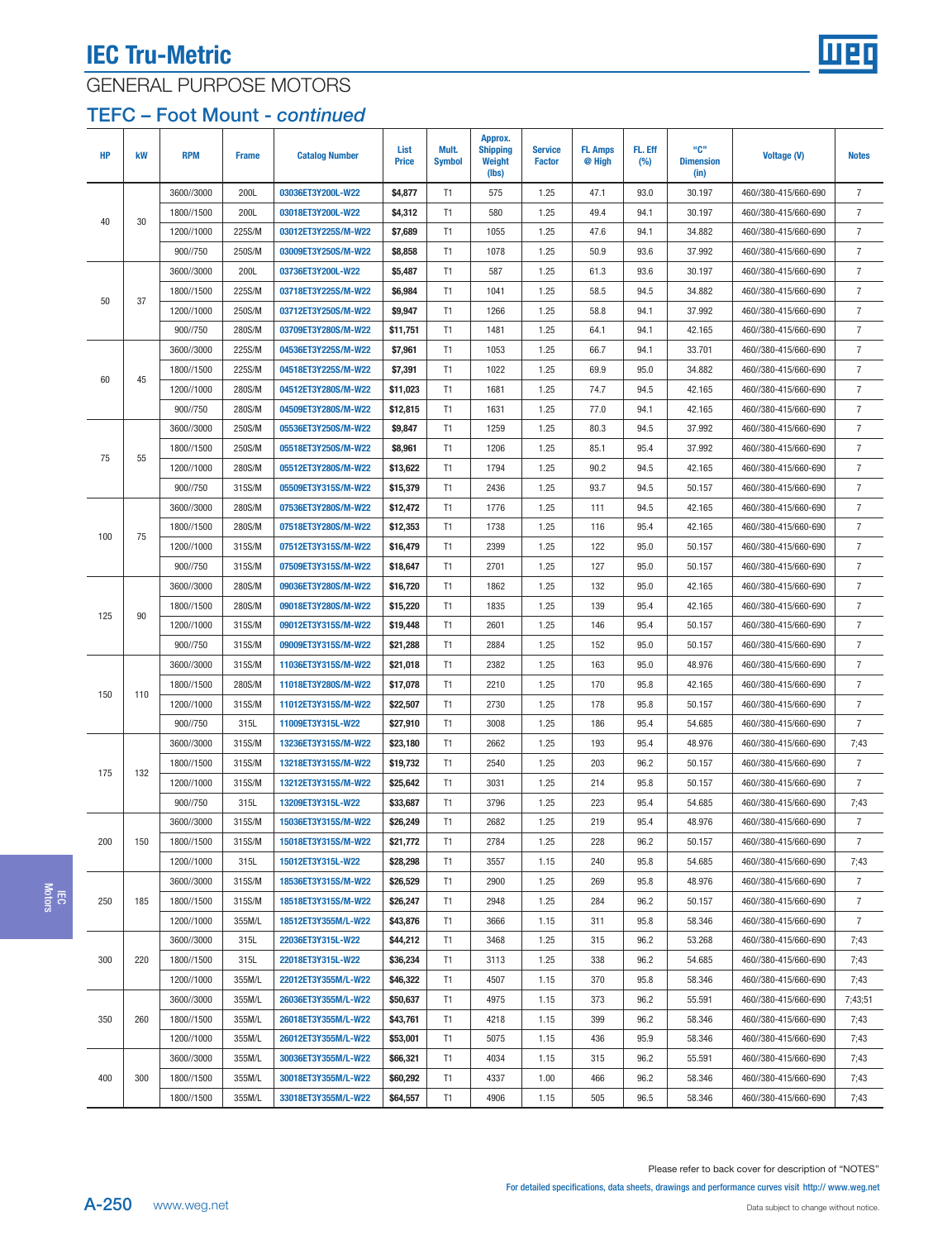<span id="page-6-0"></span>



### GENERAL PURPOSE MOTORS

# TEFC – (FF) B35(F2) D-Flange Style with Feet

| <b>HP</b>      | kW   | <b>RPM</b> | <b>Frame</b> | <b>Catalog Number</b> | List<br><b>Price</b> | Mult.<br><b>Symbol</b> | Approx.<br><b>Shipping</b><br>Weight<br>(Ibs) | <b>Service</b><br><b>Factor</b> | <b>FL Amps</b><br>@ High | FL. Eff<br>(%) | ``C"<br><b>Dimension</b><br>(in) | <b>Voltage (V)</b>   | <b>Notes</b>   |
|----------------|------|------------|--------------|-----------------------|----------------------|------------------------|-----------------------------------------------|---------------------------------|--------------------------|----------------|----------------------------------|----------------------|----------------|
| 0.5            | 0.37 | 1800//1500 | 71           | .3718EP3EAL71FF-W22   | \$340                | T1                     | 26                                            | 1.15                            | 1.06                     | 73.0           | 9.764                            | 230/460//380-415     | 2:7            |
|                |      | 3600//3000 | 71           | .5536EP3EAL71FF-W22   | \$366                | T1                     | 23                                            | 1.15                            | 1.14                     | 76.0           | 9.764                            | 230/460//380-415     | 2:7            |
| 0.75           | 0.55 | 1800//1500 | 80           | .5518EP3EAL80FF-W22   | \$383                | T1                     | 28                                            | 1.15                            | 1.25                     | 77.0           | 10.866                           | 230/460//380-415     | 2;7            |
|                |      | 1800//1500 | 90S/L        | .7518ET3EAL90S/LFF-W  | \$479                | T1                     | 42                                            | 1.25                            | 1.47                     | 85.5           | 12.953                           | 230/460//380-415     | 2:7            |
| $\mathbf{1}$   | 0.75 | 1800//1500 | 90S/L        | .7518ET3WAL90S/LFF-W  | \$479                | T1                     | 43                                            | 1.25                            | 1.47                     | 85.5           | 12.953                           | 460//220-240/380-415 | 2:7            |
|                |      | 1800//1500 | 90S/L        | 00158ET3EAL90LFF-W22  | \$583                | T1                     | 49                                            | 1.25                            | 2.79                     | 86.5           | 12.953                           | 208-230/460//380-415 | 2:7            |
| $\overline{2}$ | 1.5  | 1800//1500 | 90L          | 00158ET3WAL90LFF-W22  | \$583                | T1                     | 51                                            | 1.25                            | 2.79                     | 86.5           | 12.953                           | 460//220-240/380-415 |                |
|                |      | 1200//1000 | 100L         | 00152ET3WAL100LFF-W2  | \$882                | T1                     | 76                                            | 1.25                            | 3.04                     | 88.5           | 14.803                           | 460//220-240/380-415 | 2:7            |
|                |      | 3600/3000  | 90L          | 00236ET3WAL90LFF-W22  | \$815                | T1                     | 46                                            | 1.25                            | 3.85                     | 86.5           | 12.953                           | 460//220-240/380-415 |                |
| 3              | 2.2  | 1800//1500 | 100L         | 00218ET3EAL100LFF-W2  | \$700                | T1                     | 66                                            | 1.25                            | 4.11                     | 89.5           | 14.803                           | 230/460//380-415     | 2:7            |
|                |      | 1800//1500 | 100L         | 00218ET3WAL100LFF-W2  | \$700                | T1                     | 68                                            | 1.25                            | 4.05                     | 87.5           | 14.803                           | 460//220-240/380-415 |                |
| $\overline{4}$ | 3    | 1800//1500 | 100L         | 00318ET3WAL100LFF-W2  | \$742                | T1                     | 77                                            | 1.25                            | 5.33                     | 89.5           | 14.803                           | 460//220-240/380-415 | 2:7            |
|                |      | 3600//3000 | 112M         | 00436ET3YAL112MFF-W2  | \$944                | T1                     | 86                                            | 1.25                            | 6.67                     | 88.5           | 15.472                           | 460//380-415         | 2:7            |
| 5.5            | 4    | 1800//1500 | 112M         | 00418ET3YAL112MFF-W2  | \$749                | T1                     | 93                                            | 1.25                            | 7.28                     | 89.5           | 15.472                           | 460//380-415         | 2:7            |
|                |      | 1200//1000 | 132M         | 00412ET3YAL132MFF-W2  | \$1,333              | T1                     | 147                                           | 1.25                            | 7.90                     | 89.5           | 19.291                           | 460//380-415         | 2:7            |
| 7.5            | 5.5  | 3600/3000  | <b>132S</b>  | 00536ET3YAL132SFF-W2  | \$1,223              | T1                     | 135                                           | 1.25                            | 8.97                     | 89.5           | 19.291                           | 460//380-415         | 39             |
|                |      | 1800//1500 | <b>132S</b>  | 00518ET3YAL132SFF-W2  | \$1,011              | T1                     | 142                                           | 1.25                            | 9.07                     | 91.7           | 19.291                           | 460//380-415         | 2:7            |
| 10             | 7.5  | 3600//3000 | <b>132S</b>  | 00736ET3YAL132SFF-W2  | \$1,371              | T1                     | 147                                           | 1.25                            | 12.3                     | 90.2           | 19.291                           | 460//380-415         | 2:7            |
|                |      | 1800//1500 | 132M         | 00718ET3YAL132MFF-W2  | \$1,189              | T1                     | 159                                           | 1.25                            | 12.2                     | 91.7           | 19.291                           | 460//380-415         | 2:7            |
| 15             | 11   | 3600//3000 | 160M         | 01136ET3Y160MFF-W22   | \$2,219              | T1                     | 304                                           | 1.25                            | 17.9                     | 91.7           | 23.543                           | 460//380-415         | $\overline{7}$ |
|                |      | 1800//1500 | 160M         | 01118ET3Y160MFF-W22   | \$1,843              | T1                     | 304                                           | 1.25                            | 18.2                     | 92.4           | 23.543                           | 460//380-415         | $\overline{7}$ |
| 20             | 15   | 1800//1500 | 160L         | 01518ET3Y160LFF-W22   | \$2.235              | T1                     | 358                                           | 1.25                            | 25.0                     | 93.0           | 25.276                           | 460//380-415         | $\overline{7}$ |
| 30             | 22   | 1800//1500 | 180L         | 02218ET3Y180LFF-W22   | \$3,361              | T1                     | 501                                           | 1.25                            | 36.0                     | 93.6           | 27.638                           | 460//380-415V        | $\overline{7}$ |
| 50             |      | 3600//3000 | 200L         | 03736ET3Y200LFF-W22   | \$5,789              | T1                     | 595                                           | 1.25                            | 61.3                     | 93.6           | 30.197                           | 460//380-415V        | 7:51           |
|                | 37   | 1800//1500 | 225S/M       | 03718ET3Y225S/MFF-W22 | \$7,774              | T1                     | 1058                                          | 1.25                            | 58.5                     | 94.5           | 34.882                           | 460//380-415V        | $\overline{7}$ |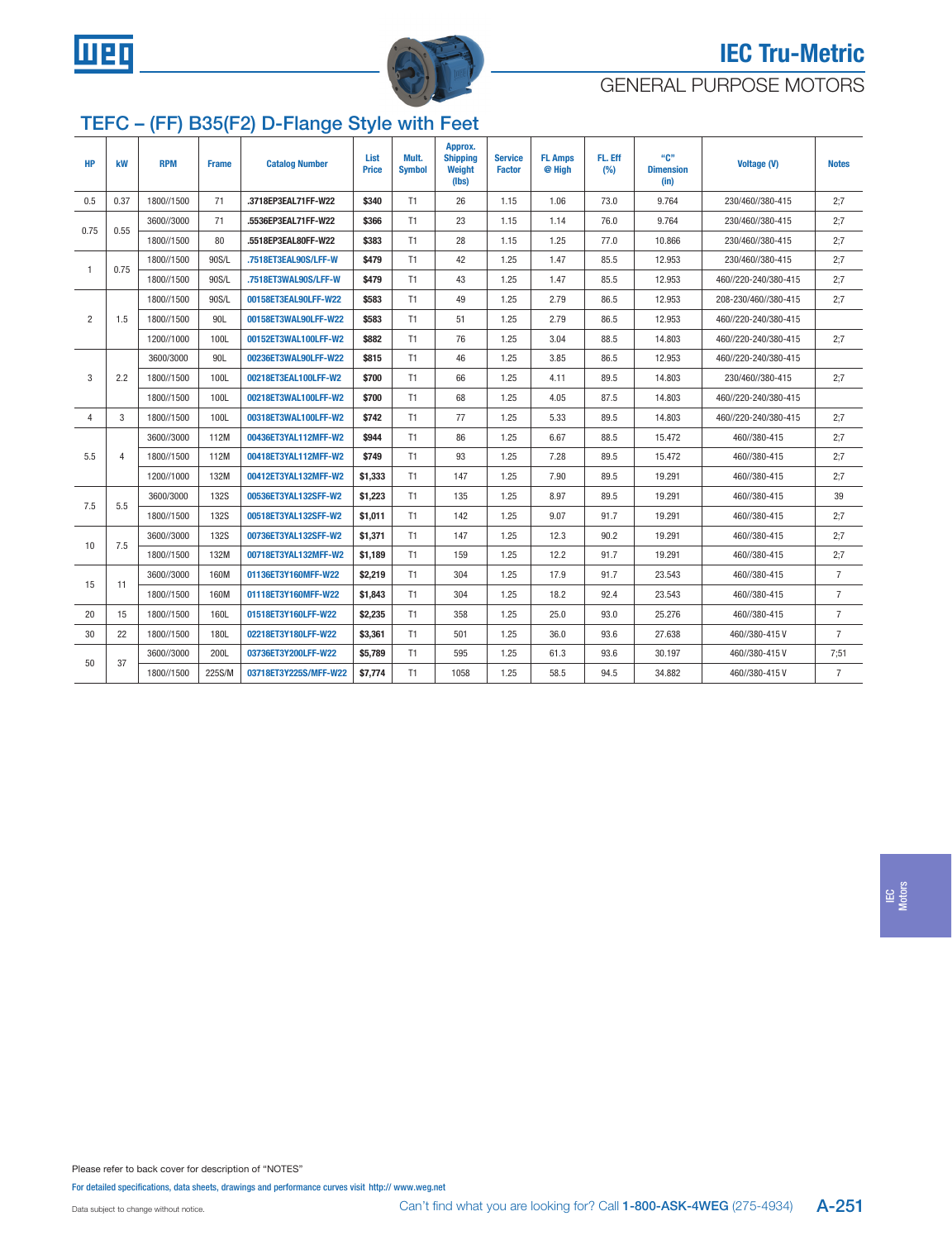# INCREASED SAFETY

# TEFC - Ex ec

Ex ec motors do not require certification by any third party entity (a manufacturer's compliance declaration is sufficient). Nevertheless the Ex ec motors manufactured by WEG are certified by Ex NB BASEEFA.

# Standard Features:

- 50 Hz and and 60 Hz rated (1.00 Service Factor)
- Class F insulation (Impregnation Resin and magnet Wire are class H)
- F3 mounted as standard
- Stainless Steel Nameplate Laser etched with high contrast background
- Regreasable ball bearings (Frames 160 and up)
- Gasketed conduit box
- Zone 2 & 22, Groups IIA, IIB and IIC
- Temperature Class T3
- Suitable for WYE/Delta Start
- Design N

IEC Motors

- Conductive plastic fan (frames 63 up to 315)
- Aluminum fan (frame 355)
- Thermistor 2 per phase



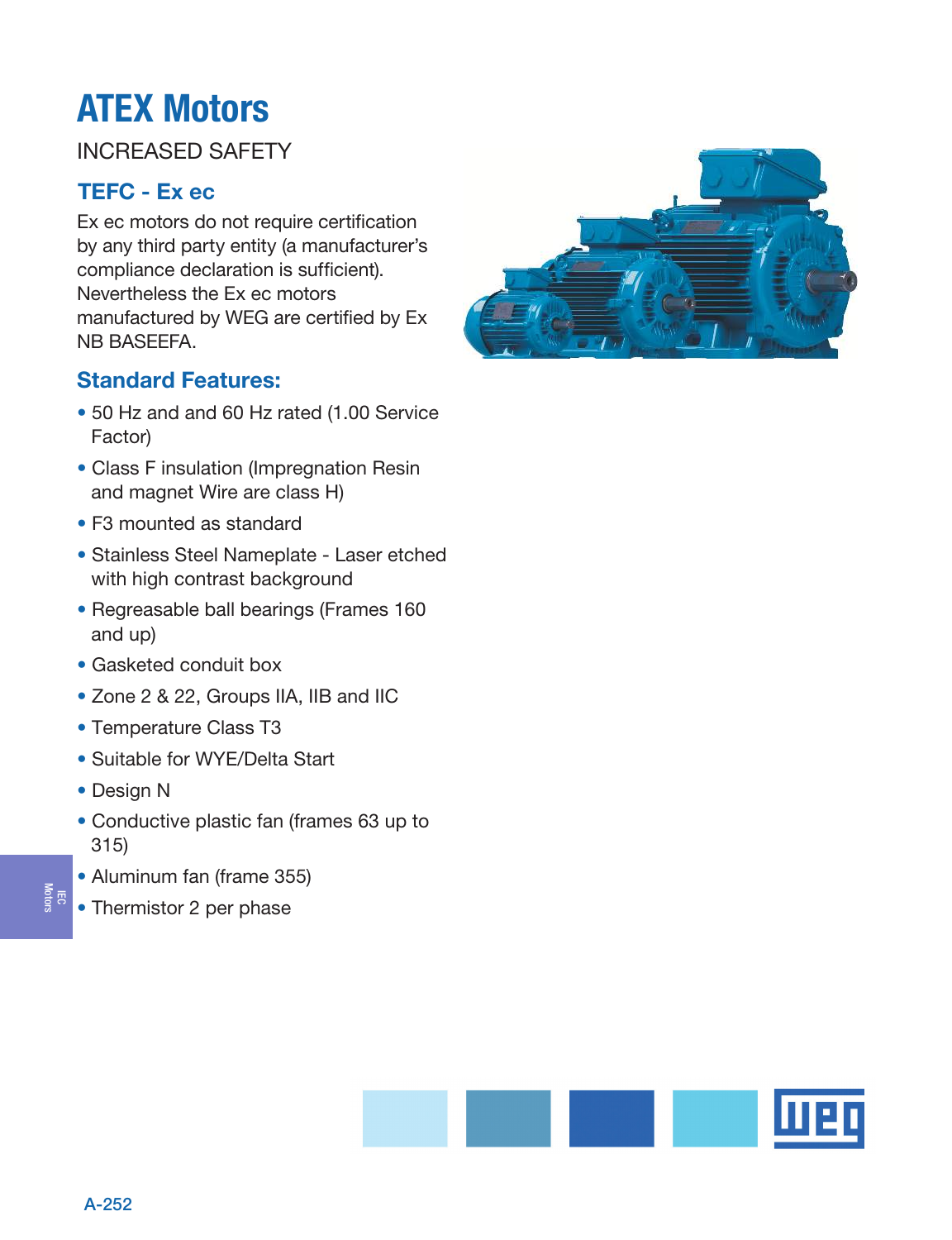<span id="page-8-0"></span>

## INCREASED SAFETY

### TEFC – Ex ec

| <b>HP</b>      | kW   | <b>RPM</b>               | <b>Frame</b>        | <b>Catalog Number</b>                        | <b>List Price</b>  | Mult.<br><b>Symbol</b> | Approx.<br><b>Shipping</b><br><b>Weight</b><br>(lbs) | <b>Service</b><br><b>Factor</b> | <b>FL Amps</b><br>@ High | FL. Eff<br>(%) | "C"<br><b>Dimension</b><br>(in) | <b>Voltage (V)</b>                                   | <b>Notes</b>     |
|----------------|------|--------------------------|---------------------|----------------------------------------------|--------------------|------------------------|------------------------------------------------------|---------------------------------|--------------------------|----------------|---------------------------------|------------------------------------------------------|------------------|
|                |      | 3000//3600               | 63                  | E0.1836EP3WAX63F3-W2                         | \$364              | XN                     | 22                                                   | 1.00                            | 0.51                     | 63.6           | 8.504                           | 220-240/380-415//440-460                             | 1;8;27           |
| 0.25           | 0.18 | 1500//1800               | 63                  | E0.1818EP3WAX63F3-W2                         | \$365              | XN                     | 20                                                   | 1.00                            | 0.57                     | 64.7           | 8.504                           | 220-240/380-415//440-460                             | 1;8;27           |
|                |      | 1000//1200               | 71                  | E0.1812EP3WAX71F3-W2                         | \$476              | XN                     | 29                                                   | 1.00                            | 0.74                     | 58.6           | 9.843                           | 220-240/380-415//440-460                             | 1;8;27           |
|                |      | 3000//3600               | 63                  | E0.2536EP3WAX63F3-W2                         | \$373              | XN                     | 23                                                   | 1.00                            | 0.71                     | 64.8           | 8.504                           | 220-240/380-415//440-460                             | 1;8;27           |
| 0.33           | 0.25 | 1500//1800               | 71                  | E0.2518EP3WAX71F3-W2                         | \$415              | XN                     | 27                                                   | 1.00                            | 0.74                     | 68.5           | 9.843                           | 220-240/380-415//440-460                             | 1;8;27           |
|                |      | 1000//1200               | 71                  | E0.2512EP3WAX71F3-W2                         | \$483              | XN                     | 32                                                   | 1.00                            | 1.05                     | 61.6           | 9.843                           | 220-240/380-415//440-460                             | 1;8;27           |
|                |      | 3000//3600               | 71                  | E0.3736EP3WAX71F3-W2                         | \$408              | XN                     | 24                                                   | 1.00                            | 0.88                     | 71.2           | 9.843                           | 220-240/380-415//440-460                             | 1;8;27           |
| 0.5            | 0.37 | 1500//1800               | 71                  | E0.3718EP3WAX71F3-W2                         | \$427              | XN                     | 28                                                   | 1.00                            | 1.03                     | 72.7           | 9.843                           | 220-240/380-415//440-460                             | 1;8;27           |
|                |      | 1000//1200               | 80                  | E0.3712EP3WAX80F3-W2                         | \$507              | XN                     | 33                                                   | 1.00                            | 1.10                     | 67.6           | 10.906                          | 220-240/380-415//440-460                             | 1;8;27           |
|                |      | 3000//3600               | 71                  | E0.5536EP3WAX71F3-W2                         | \$415              | XN                     | 29                                                   | 1.00                            | 1.20                     | 74.1           | 9.843                           | 220-240/380-415//440-460                             | 1;8;27           |
| 0.75           | 0.55 | 1500//1800               | 80                  | E0.5518EP3WAX80F3-W2                         | \$488              | XN                     | 38                                                   | 1.00                            | 1.36                     | 77.1           | 10.906                          | 220-240/380-415//440-460                             | 1;8;27           |
|                |      | 1000//1200               | 80                  | E0.5512EP3WAX80F3-W2                         | \$523              | XN                     | 36                                                   | 1.00                            | 1.45                     | 73.1           | 10.906                          | 220-240/380-415//440-460                             | 1;8;27           |
|                |      | 3000//3600               | 80                  | E0.7536EP3WAX80F3-W2                         | \$499              | XN                     | 37                                                   | 1.00                            | 1.56                     | 79.5           | 10.906                          | 220-240/380-415//440-460                             | 1;8;27           |
|                |      | 3000//3600               | 80                  | E0.7536ET3WAX80F3-W2                         | \$659              | XN                     | 27                                                   | 1.00                            | 1.63                     | 81.1           | 10.906                          | 220-240/380-415//440-460                             | 1;8;27           |
|                |      | 1500//1800               | 80                  | E0.7518EP3WAX80F3-W2                         | \$507              | XN                     | 39                                                   | 1.00                            | 1.61                     | 80.1           | 10.906                          | 220-240/380-415//440-460                             | 1;8;27           |
| $\mathbf{1}$   | 0.75 | 1500//1800               | 80                  | E0.7518ET3WAX80F3-W2                         | \$670              | XN                     | 39                                                   | 1.00                            | 1.60                     | 82.8           | 10.906                          | 220-240/380-415//440-460                             | 1;8;27           |
|                |      | 1000//1200               | 90S                 | E0.7512EP3WAX90SF3-W                         | \$660              | XN                     | 48                                                   | 1.00                            | 1.92                     | 76.4           | 11.969                          | 220-240/380-415//440-460                             | 1;8;27           |
|                |      | 1000//1200               | <b>L90S</b>         | E0.7512ET3WAXL90SF3W                         | \$872              | XN                     | 51                                                   | 1.00                            | 1.91                     | 79.1           | 13.169                          | 220-240/380-415//440-460                             | 1;8;27           |
|                |      | 3000//3600               | 80                  | E00136EP3WAX80F3-W22                         | \$538              | XN                     | 41                                                   | 1.00                            | 2.33                     | 80.2           | 10.906                          | 220-240/380-415//440-460                             | 1;8;27           |
|                |      | 3000//3600               | 80                  | E00136ET3WAX80F3-W22                         | \$711              | XN                     | 35                                                   | 1.00                            | 2.32                     | 83.4           | 10.906                          | 220-240/380-415//440-460                             | 1;8;27           |
|                |      | 1500//1800               | 90S                 | E00118EP3WAX90SF3-W2                         | \$578              | XN                     | 53                                                   | 1.00                            | 2.36                     | 82.1           | 11.969                          | 220-240/380-415//440-460                             | 1;8;27           |
| 1.5            | 1.1  | 1500//1800               | 90S                 | E00118ET3WAX90SF3-W2                         | \$763              | XN                     | 51                                                   | 1.00                            | 2.34                     | 84.8           | 11.969                          | 220-240/380-415//440-460                             | 1;8;27           |
|                |      | 1000//1200               | 90L                 | E00112EP3WAX90LF3-W2                         | \$700              | XN                     | 58                                                   | 1.00                            | 2.80                     | 78.1           | 12.953                          | 220-240/380-415//440-460                             | 1;8;27           |
|                |      | 1000//1200               | 100L                | E00112ET3WAX100LF3-W                         | \$924              | XN                     | 126                                                  | 1.00                            | 2.68                     | 81.5           | 14.803                          | 220-240/380-415//440-460                             | 1;8;27           |
|                |      | 3000//3600               | 90S                 | E00156EP3WAX90SF3-W2                         | \$614              | XN                     | 45                                                   | 1.00                            | 3.08                     | 82.5           | 11.969                          | 220-240/380-415//440-460                             | 1;8;27           |
|                |      | 3000//3600               | 90S                 | E00156ET3WAX90SF3-W2                         | \$811              | XN                     | 50                                                   | 1.00                            | 3.06                     | 85.2           | 11.969                          | 220-240/380-415//440-460                             | 1;8;27           |
|                |      | 1500//1800               | 90L                 | E00158EP3WAX90LF3-W2                         | \$673              | XN                     | 56                                                   | 1.00                            | 3.22                     | 83.1           | 12.953                          | 220-240/380-415//440-460                             | 1;8;27           |
| $\overline{2}$ | 1.5  | 1500//1800               | 90L                 | E00158ET3WAX90LF3-W2                         | \$889              | XN                     | 59                                                   | 1.00                            | 3.15                     | 86.1           | 12.953                          | 220-240/380-415//440-460                             | 1;8;27           |
|                |      | 1000//1200               | 100L                | E00152EP3WAX100LF3-W                         | \$872              | XN                     | 73                                                   | 1.00                            | 3.71                     | 80.3           | 14.803                          | 220-240/380-415//440-460                             | 1;8;27           |
|                |      | 1000//1200               | 100L                | E00152ET3WAX100LF3-W                         | \$1,152            | XN                     | 98                                                   | 1.00                            | 3.71                     | 82.8           | 14.803                          | 220-240/380-415//440-460                             | 1;8;27,51        |
|                |      | 3000//3600               | 90L                 | E00236EP3WAX90LF3-W2                         | \$700              | XN                     | 63                                                   | 1.00                            | 4.56                     | 83.9           | 12.953                          | 220-240/380-415//440-460                             | 1;8;27           |
|                |      | 3000//3600               | 90L                 | E00236ET3WAX90LF3-W2                         | \$924              | XN                     | 56                                                   | 1.00                            | 4.37                     | 86.5           | 12.953                          | 220-240/380-415//440-460                             | 1;8;27           |
|                |      | 1500//1800               | 100L                | E00218EP3WAX100LF3-W                         | \$845              | XN                     | 85                                                   | 1.00                            | 4.56                     | 84.9           | 14.803                          | 220-240/380-415//440-460                             | 1;8;27           |
| 3              | 2.2  | 1500//1800               | 100L                | E00218ET3WAX100LF3-W                         | \$1,116            | XN                     | 77                                                   | 1.00                            | 4.50                     | 87.2           | 16.299                          | 220-240/380-415//440-460                             | 1:8:27           |
|                |      | 1000//1200               | 112M                | E00212EP3YAX112MF3-W                         | \$1,181            | XN                     | 87                                                   | 1.00                            | 5.34                     | 83.0           | 15.512                          | 380-415/660-690//440-460                             | 1;8;27           |
|                |      | 1000//1200               | 112M                | E00212ET3YAX112MF3-W                         | \$1,561            | XN                     | 110                                                  | 1.00                            | 5.16                     | 84.7           | 15.512                          | 380-415/660-690//440-460                             | 1;8;27           |
|                |      | 3000//3600               | 100L                | E00336EP3WAX100LF3-W                         | \$916              | XN                     | 89                                                   | 1.00                            | 5.85                     | 85.0           | 14.803                          | 220-240/380-415//440-460                             | 1;8;27           |
|                |      | 3000//3600               | 100L                | E00336ET3WAX100LF3-W                         | \$1,210            | XN                     | 80                                                   | 1.00                            | 5.68                     | 87.4           | 14.803                          | 220-240/380-415//440-460                             | 1;8;27           |
|                |      | 1500//1800               | 100L                | E00318EP3WAX100LF3-W                         | \$1,016            | XN                     | 86                                                   | 1.00                            | 6.07                     | 86.0           | 14.803                          | 220-240/380-415//440-460                             | 1;8;27           |
| 4              | 3    | 1500//1800               | L100L               | E00318ET3WAXL100LF3W                         | \$1,342            | XN                     | 86                                                   | 1.00                            | 6.07                     | 88.1           | 16.457                          | 220-240/380-415//440-460                             | 1;8;27           |
|                |      | 1000//1200               | <b>132S</b>         | E00312EP3YAX132SF3-W                         | \$1,684            | XN                     | 140                                                  | 1.00                            | 7.34                     | 83.6           | 17.795                          | 380-415/660-690//440-460                             | 1;8;27           |
|                |      |                          |                     |                                              |                    |                        |                                                      |                                 |                          |                |                                 |                                                      |                  |
|                |      | 1000//1200<br>3000//3600 | <b>132S</b><br>112M | E00312ET3YAX132SF3-W<br>E00436EP3YAX112MF3-W | \$2,225<br>\$1,174 | XN<br>XN               | 147<br>87                                            | 1.00<br>1.00                    | 6.84<br>7.50             | 86.0<br>86.3   | 17.795<br>15.512                | 380-415/660-690//440-460<br>380-415/660-690//440-460 | 1;8;27<br>1;8;27 |
|                |      | 3000//3600               | 112M                | E00436ET3YAX112MF3-W                         | \$1,552            | XN                     | 94                                                   | 1.00                            | 7.49                     | 88.4           | 15.512                          | 380-415/660-690//440-460                             | 1;8;27           |
|                |      |                          |                     |                                              |                    | XN                     | 96                                                   |                                 |                          | 87.0           |                                 |                                                      |                  |
| 5.5            | 4    | 1500//1800               | 112M                | E00418EP3YAX112MF3-W                         | \$1,388            |                        |                                                      | 1.00                            | 8.20                     |                | 15.512                          | 380-415/660-690//440-460                             | 1;8;27           |
|                |      | 1500//1800               | 112M<br>132M        | E00418ET3YAX112MF3-W                         | \$1,712            | XN<br>XN               | 100<br>155                                           | 1.00<br>1.00                    | 8.09<br>9.50             | 89.3<br>84.9   | 15.512<br>19.252                | 380-415/660-690//440-460                             | 1;8;27           |
|                |      | 1000//1200<br>1000//1200 | 132M                | E00412EP3YAX132MF3-W<br>E00412ET3YAX132MF3-W | \$1,910<br>\$2,524 | XN                     | 158                                                  | 1.00                            | 9.03                     | 86.8           | 19.252                          | 380-415/660-690//440-460<br>380-415/660-690//440-460 | 1;8;27<br>1;8;27 |
|                |      |                          |                     |                                              |                    |                        |                                                      |                                 |                          |                |                                 |                                                      |                  |

continued on next page

Please refer to back cover for description of "NOTES"

For detailed specifications, data sheets, drawings and performance curves visit http://www.weg.net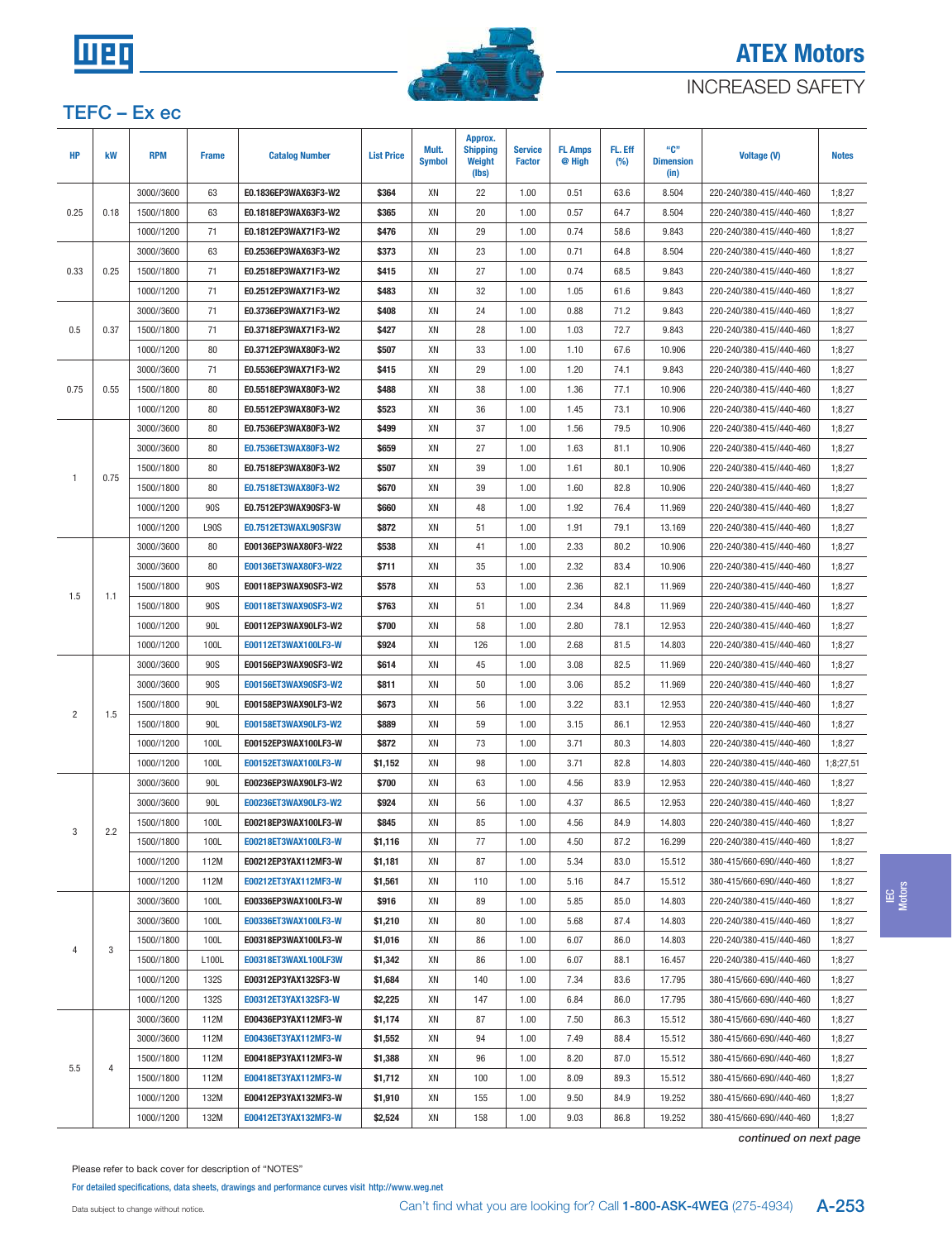

## INCREASED SAFETY

### TEFC – Ex ec - continued

| <b>HP</b> | kW       | <b>RPM</b> | <b>Frame</b> | <b>Catalog Number</b> | <b>List Price</b> | Mult.<br><b>Symbol</b> | Approx.<br><b>Shipping</b><br><b>Weight</b><br>(lbs) | <b>Service</b><br><b>Factor</b> | <b>FL Amps</b><br>@ High | FL. Eff<br>(%) | "C"<br><b>Dimension</b><br>(in) | <b>Voltage (V)</b>       | <b>Notes</b> |
|-----------|----------|------------|--------------|-----------------------|-------------------|------------------------|------------------------------------------------------|---------------------------------|--------------------------|----------------|---------------------------------|--------------------------|--------------|
|           |          | 3000//3600 | <b>132S</b>  | E00536EP3YAX132SF3-W  | \$1,613           | XN                     | 137                                                  | 1.00                            | 10.5                     | 88.0           | 17.795                          | 380-415/660-690//440-460 | 1:8:27       |
|           |          | 3000//3600 | 132S         | E00536ET3YAX132SF3-W  | \$2,132           | XN                     | 145                                                  | 1.00                            | 10.6                     | 89.2           | 17.795                          | 380-415/660-690//440-460 | 1;8;27       |
| 7.5       | 5.5      | 1500//1800 | <b>132S</b>  | E00518EP3YAX132SF3-W  | \$1,798           | XN                     | 162                                                  | 1.00                            | 10.4                     | 87.7           | 17.795                          | 380-415/660-690//440-460 | 1;8;27       |
|           |          | 1500//1800 | <b>132S</b>  | E00518ET3YAX132SF3-W  | \$2,218           | XN                     | 150                                                  | 1.00                            | 10.1                     | 89.8           | 17.795                          | 380-415/660-690//440-460 | 1;8;27       |
|           |          | 1000//1200 | 132M         | E00512EP3YAX132MF3-W  | \$2,312           | XN                     | 164                                                  | 1.00                            | 12.9                     | 86.2           | 19.252                          | 380-415/660-690//440-460 | 1;8;27       |
|           |          | 1000//1200 | 132M/L       | E00512ET3YAX132MLF3W  | \$3,052           | XN                     | 207                                                  | 1.00                            | 12.6                     | 88.0           | 20.276                          | 380-415/660-690//440-460 | 1;8;27       |
|           |          | 3000//3600 | <b>132S</b>  | E00736EP3YAX132SF3-W  | \$1,833           | XN                     | 144                                                  | 1.00                            | 13.8                     | 88.7           | 17.795                          | 380-415/660-690//440-460 | 1;8;27       |
|           |          | 3000//3600 | <b>132S</b>  | E00736ET3YAX132SF3-W  | \$2,422           | XN                     | 158                                                  | 1.00                            | 13.9                     | 90.3           | 17.795                          | 380-415/660-690//440-460 | 1;8;27       |
| 10        | 7.5      | 1500//1800 | 132M         | E00718EP3YAX132MF3-W  | \$2,135           | XN                     | 164                                                  | 1.00                            | 13.9                     | 89.4           | 19.252                          | 380-415/660-690//440-460 | 1;8;27       |
|           |          | 1500//1800 | 132M         | E00718ET3YAX132MF3-W  | \$2,634           | XN                     | 167                                                  | 1.00                            | 13.9                     | 90.4           | 19.252                          | 380-415/660-690//440-460 | 1;8;27       |
|           |          | 1000//1200 | 160M         | E00712EP3YAX160MF3-W  | \$3,221           | XN                     | 286                                                  | 1.00                            | 14.7                     | 88.5           | 23.543                          | 380-415/660-690//440-460 | 1;8;27       |
|           |          | 1000//1200 | 160M         | E00712ET3YAX160MF3-W  | \$4,256           | XN                     | 298                                                  | 1.00                            | 14.6                     | 89.1           | 23.543                          | 380-415/660-690//440-460 | 1;8;27       |
|           |          | 3000//3600 | 160M         | E01136EP3YAX160MF3-W  | \$3,150           | XN                     | 266                                                  | 1.00                            | 20.1                     | 90.6           | 23.543                          | 380-415/660-690//440-460 | 1;8;27       |
|           |          | 3000//3600 | 160M         | E01136ET3YAX160MF3-W  | \$4,163           | XN                     | 291                                                  | 1.00                            | 19.7                     | 91.4           | 23.543                          | 380-415/660-690//440-460 | 1;8;27       |
| 15        | 11       | 1500//1800 | 160M         | E01118EP3YAX160MF3-W  | \$3,331           | XN                     | 269                                                  | 1.00                            | 20.9                     | 90.3           | 23.543                          | 380-415/660-690//440-460 | 1;8;27       |
|           |          | 1500//1800 | 160M         | E01118ET3YAX160MF3-W  | \$4,108           | XN                     | 287                                                  | 1.00                            | 20.6                     | 91.5           | 23.543                          | 380-415/660-690//440-460 | 1;8;27       |
|           |          | 1000//1200 | 160L         | E01112EP3YAX160LF3-W  | \$4,243           | XN                     | 337                                                  | 1.00                            | 21.7                     | 89.3           | 25.276                          | 380-415/660-690//440-460 | 1;8;27       |
|           |          | 1000//1200 | 160L         | E01112ET3YAX160LF3-W  | \$5,607           | XN                     | 347                                                  | 1.00                            | 21.7                     | 90.3           | 25.276                          | 380-415/660-690//440-460 | 1;8;27       |
|           |          | 3000//3600 | 160M         | E01536EP3YAX160MF3-W  | \$3,398           | XN                     | 284                                                  | 1.00                            | 27.2                     | 91.4           | 23.543                          | 380-415/660-690//440-460 | 1;8;27       |
|           |          | 3000//3600 | 160M         | E01536ET3YAX160MF3-W  | \$4,490           | XN                     | 302                                                  | 1.00                            | 27.7                     | 91.9           | 23.543                          | 380-415/660-690//440-460 | 1;8;27       |
|           | 20<br>15 | 1500//1800 | 160L         | E01518EP3YAX160LF3-W  | \$3,622           | XN                     | 313                                                  | 1.00                            | 28.2                     | 91.2           | 25.276                          | 380-415/660-690//440-460 | 1;8;27       |
|           |          | 1500//1800 | 160L         | E01518ET3YAX160LF3-W  | \$4,696           | XN                     | 335                                                  | 1.00                            | 28.0                     | 92.1           | 25.276                          | 380-415/660-690//440-460 | 1;8;27       |
|           |          | 1000//1200 | 180L         | E01512EP3YAX180LF3-W  | \$5,388           | XN                     | 411                                                  | 1.00                            | 27.1                     | 90.6           | 27.638                          | 380-415/660-690//440-460 | 1;8;27       |
|           |          | 1000//1200 | 180L         | E01512ET3YAX180LF3-W  | \$7,119           | XN                     | 435                                                  | 1.00                            | 27.3                     | 91.2           | 27.638                          | 380-415/660-690//440-460 | 1;8;27       |
|           |          | 3000//3600 | 160L         | E01836EP3YAX160LF3-W  | \$3,960           | XN                     | 356                                                  | 1.00                            | 33.2                     | 92.2           | 25.276                          | 380-415/660-690//440-460 | 1;8;27       |
|           |          | 3000//3600 | 160L         | E01836ET3YAX160LF3-W  | \$5,233           | XN                     | 335                                                  | 1.00                            | 33.6                     | 92.4           | 25.276                          | 380-415/660-690//440-460 | 1;8;27       |
| 25        | 18.5     | 1500//1800 | 180M         | E01818EP3YAX180MF3-W  | \$5,439           | XN                     | 389                                                  | 1.00                            | 34.7                     | 91.7           | 26.142                          | 380-415/660-690//440-460 | 1;8;27       |
|           |          | 1500//1800 | 180M         | E01818ET3YAX180MF3-W  | \$6,708           | XN                     | 397                                                  | 1.00                            | 34.7                     | 92.6           | 26.142                          | 380-415/660-690//440-460 | 1;8;27       |
|           |          | 1000//1200 | 200L         | E01812EP3YAX200LF3-W  | \$7,499           | XN                     | 502                                                  | 1.00                            | 35.2                     | 91.3           | 30.197                          | 380-415/660-690//440-460 | 1;8;27       |
|           |          | 1000//1200 | 200L         | E01812ET3YAX200LF3-W  | \$9,910           | XN                     | 504                                                  | 1.00                            | 36.0                     | 91.7           | 30.197                          | 380-415/660-690//440-460 | 1;8;27       |
|           |          | 3000//3600 | 180M         | E02236EP3YAX180MF3-W  | \$5,140           | XN                     | 389                                                  | 1.00                            | 38.1                     | 92.4           | 26.142                          | 380-415/660-690//440-460 | 1;8;27       |
|           |          | 3000//3600 | 180M         | E02236ET3YAX180MF3-W  | \$6,792           | XN                     | 402                                                  | 1.00                            | 39.3                     | 92.7           | 26.142                          | 380-415/660-690//440-460 | 1;8;27       |
| 30        | 22       | 1500//1800 | 180L         | E02218EP3YAX180LF3-W  | \$5,934           | XN                     | 446                                                  | 1.00                            | 39.9                     | 92.4           | 27.638                          | 380-415/660-690//440-460 | 1;8;27       |
|           |          | 1500//1800 | 180L         | E02218ET3YAX180LF3-W  | \$7,319           | XN                     | 435                                                  | 1.00                            | 40.6                     | 93.0           | 27.638                          | 380-415/660-690//440-460 | 1;8;27       |
|           |          | 1000//1200 | 200L         | E02212EP3YAX200LF3-W  | \$7,956           | XN                     | 526                                                  | 1.00                            | 41.8                     | 91.6           | 30.197                          | 380-415/660-690//440-460 | 1;8;27       |
|           |          | 1000//1200 | 200L         | E02212ET3YAX200LF3-W  | \$10,539          | XN                     | 526                                                  | 1.00                            | 42.0                     | 92.2           | 30.197                          | 380-415/660-690//440-460 | 1;8;27       |
|           |          | 3000//3600 | 200L         | E03036EP3YAX200LF3-W  | \$7,515           | XN                     | 539                                                  | 1.00                            | 52.2                     | 93.0           | 30.197                          | 380-415/660-690//440-460 | 1;8;27       |
|           |          | 3000//3600 | 200L         | E03036ET3YAX200LF3-W  | \$9,931           | XN                     | 548                                                  | 1.00                            | 54.6                     | 93.3           | 30.197                          | 380-415/660-690//440-460 | 1;8;27       |
|           |          | 1500//1800 | 200L         | E03018EP3YAX200LF3-W  | \$7,716           | XN                     | 520                                                  | 1.00                            | 56.9                     | 92.9           | 30.197                          | 380-415/660-690//440-460 | 1;8;27       |
| 40        | 30       | 1500//1800 | 200L         | E03018ET3YAX200LF3-W  | \$10,004          | XN                     | 533                                                  | 1.00                            | 56.4                     | 93.6           | 30.197                          | 380-415/660-690//440-460 | 1;8;27       |
|           |          | 1000//1200 | 225S/M       | E03012EP3YAX225SMF3W  | \$12,034          | XN                     | 906                                                  | 1.00                            | 54.9                     | 92.7           | 34.882                          | 380-415/660-690//440-460 | 1;8;27       |
|           |          | 1000//1200 | 225S/M       | E03012ET3YAX225SMF3W  | \$15,902          | XN                     | 952                                                  | 1.00                            | 54.7                     | 93.0           | 34.882                          | 380-415/660-690//440-460 | 1;8;27       |
|           |          | 3000//3600 | 200L         | E03736EP3YAX200LF3-W  | \$7,987           | XN                     | 592                                                  | 1.00                            | 64.0                     | 93.5           | 30.197                          | 380-415/660-690//440-460 | 1;8;27       |
|           |          | 3000//3600 | 200L         | E03736ET3YAX200LF3-W  | \$10,554          | XN                     | 581                                                  | 1.00                            | 67.0                     | 93.7           | 30.197                          | 380-415/660-690//440-460 | 1;8;27       |
|           |          | 1500//1800 | 225S/M       | E03718EP3YAX225SMF3W  | \$10,284          | XN                     | 868                                                  | 1.00                            | 64.9                     | 93.3           | 34.882                          | 380-415/660-690//440-460 | 1;8;27       |
|           | 37<br>50 | 1500//1800 | 225S/M       | E03718ET3YAX225SMF3W  | \$13,553          | XN                     | 920                                                  | 1.00                            | 66.0                     | 93.9           | 34.882                          | 380-415/660-690//440-460 | 1;8;27       |
|           |          | 1000//1200 | 250S/M       | E03712EP3YAX250SMF3W  | \$13,422          | XN                     | 1086                                                 | 1.00                            | 65.0                     | 93.2           | 37.992                          | 380-415/660-690//440-460 | 1;8;27       |
|           |          | 1000//1200 | 250S/M       | E03712ET3YAX250SMF3W  | \$17,736          | XN                     | 1068                                                 | 1.00                            | 65.5                     | 93.5           | 37.992                          | 380-415/660-690//440-460 | 1;8;27       |

continued on next page

Please refer to back cover for description of "NOTES"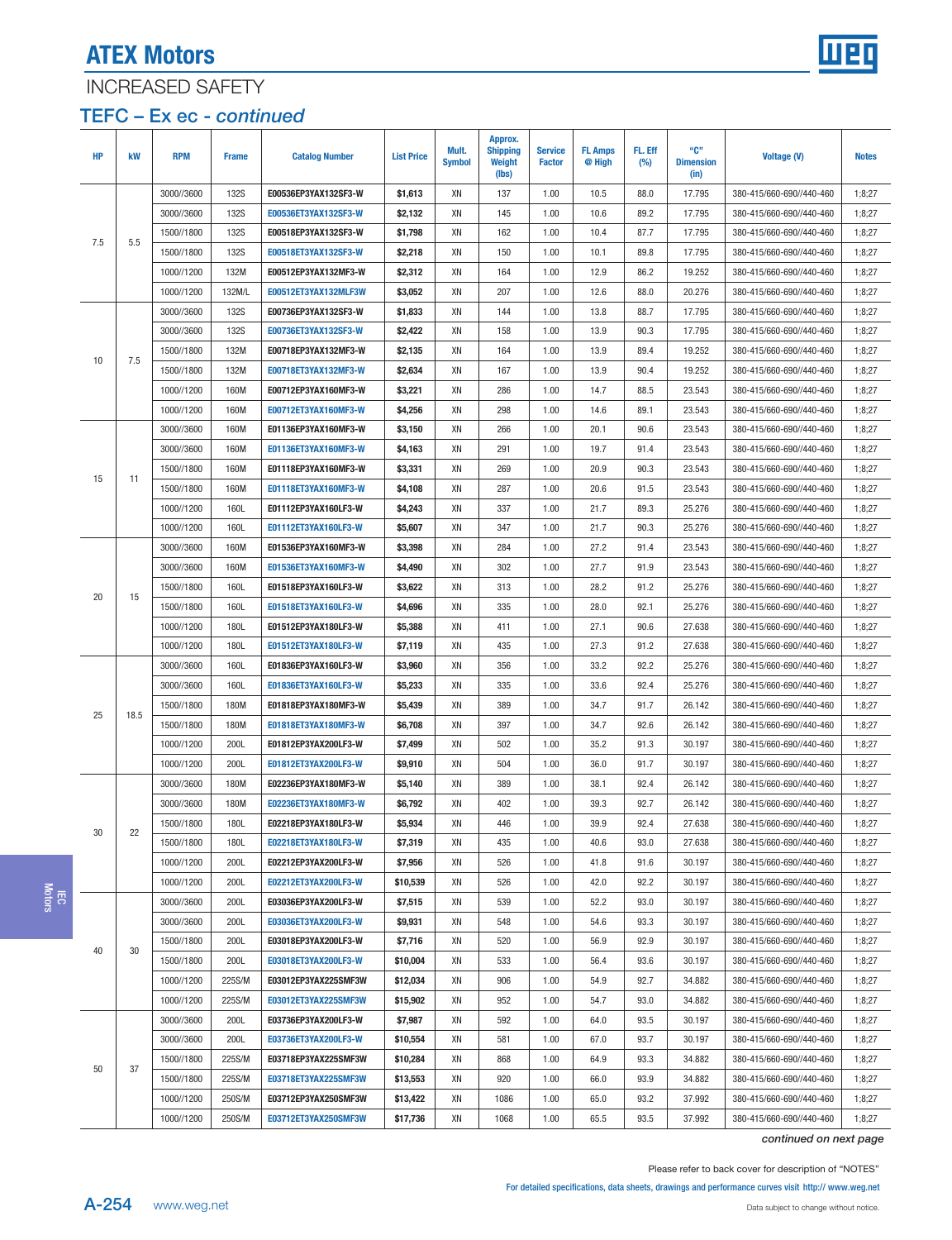

### INCREASED SAFETY

### TEFC – Ex ec - continued

| <b>HP</b> | kW  | <b>RPM</b> | <b>Frame</b> | <b>Catalog Number</b> | <b>List Price</b> | Mult.<br><b>Symbol</b> | Approx.<br><b>Shipping</b><br>Weight<br>(lbs) | <b>Service</b><br><b>Factor</b> | <b>FL Amps</b><br>@ High | FL. Eff<br>(%) | "C"<br><b>Dimension</b><br>(in) | <b>Voltage (V)</b>       | <b>Notes</b> |              |
|-----------|-----|------------|--------------|-----------------------|-------------------|------------------------|-----------------------------------------------|---------------------------------|--------------------------|----------------|---------------------------------|--------------------------|--------------|--------------|
|           |     | 3000//3600 | 225S/M       | E04536EP3YAX225SMF3W  | \$12,588          | XN                     | 899                                           | 1.00                            | 75.8                     | 93.8           | 33.701                          | 380-415/660-690//440-460 | 1;8;27       |              |
|           |     | 3000//3600 | 225S/M       | E04536ET3YAX225SMF3W  | \$16,634          | XN                     | 1011                                          | 1.00                            | 75.4                     | 94.3           | 33.701                          | 380-415/660-690//440-460 | 1;8;27,51    |              |
| 60        |     | 1500//1800 | 225S/M       | E04518EP3YAX225SMF3W  | \$11,696          | XN                     | 914                                           | 1.00                            | 81.5                     | 93.7           | 34.882                          | 380-415/660-690//440-460 | 1;8;27       |              |
|           | 45  | 1500//1800 | 225S/M       | E04518ET3YAX225SMF3W  | \$15,411          | XN                     | 996                                           | 1.00                            | 79.0                     | 94.4           | 34.882                          | 380-415/660-690//440-460 | 1;8;27       |              |
|           |     | 1000//1200 | 280S/M       | E04512EP3YAX280SMF3W  | \$20,481          | XN                     | 1478                                          | 1.00                            | 83.7                     | 93.5           | 42.165                          | 380-415/660-690//440-460 | 1;8;27       |              |
|           |     | 1000//1200 | 280S/M       | E04512ET3YAX280SMF3W  | \$27,064          | XN                     | 1589                                          | 1.00                            | 82.2                     | 94.0           | 42.165                          | 380-415/660-690//440-460 | 1;8;27       |              |
|           |     | 3000//3600 | 250S/M       | E05536EP3YAX250SMF3W  | \$14,893          | XN                     | 1031                                          | 1.00                            | 92.5                     | 94.0           | 37.992                          | 380-415/660-690//440-460 | 1;8;27       |              |
|           |     | 3000//3600 | 250S/M       | E05536ET3YAX250SMF3W  | \$19,680          | XN                     | 1134                                          | 1.00                            | 93.2                     | 94.4           | 37.992                          | 380-415/660-690//440-460 | 1;8;27       |              |
|           |     | 1500//1800 | 250S/M       | E05518EP3YAX250SMF3W  | \$14,354          | XN                     | 1099                                          | 1.00                            | 94.6                     | 94.1           | 37.992                          | 380-415/660-690//440-460 | 1;8;27       |              |
| 75        | 55  | 1500//1800 | 250S/M       | E05518ET3YAX250SMF3W  | \$18,916          | XN                     | 1091                                          | 1.00                            | 97.5                     | 94.6           | 37.992                          | 380-415/660-690//440-460 | 1;8;27       |              |
|           |     | 1000//1200 | 280S/M       | E05512EP3YAX280SMF3W  | \$20,781          | XN                     | 1551                                          | 1.00                            | 99.4                     | 93.9           | 42.165                          | 380-415/660-690//440-460 | 1;8;27       |              |
|           |     | 1000//1200 | 280S/M       | E05512ET3YAX280SMF3W  | \$27,355          | XN                     | 1644                                          | 1.00                            | 100                      | 94.3           | 42.165                          | 380-415/660-690//440-460 | 1;8;27       |              |
|           |     | 3000//3600 | 280S/M       | E07536EP3YAX280SMF3W  | \$20,430          | XN                     | 1553                                          | 1.00                            | 127                      | 94.3           | 42.165                          | 380-415/660-690//440-460 | 1;8;27       |              |
|           |     | 3000//3600 | 280S/M       | E07536ET3YAX280SMF3W  | \$26,996          | XN                     | 1677                                          | 1.00                            | 126                      | 94.9           | 42.165                          | 380-415/660-690//440-460 | 1;8;27       |              |
|           |     | 1500//1800 | 280S/M       | E07518EP3YAX280SMF3W  | \$20,544          | XN                     | 1573                                          | 1.00                            | 130                      | 94.4           | 42.165                          | 380-415/660-690//440-460 | 1;8;27       |              |
| 100       | 75  | 1500//1800 | 280S/M       | E07518ET3YAX280SMF3W  | \$27,072          | XN                     | 1567                                          | 1.00                            | 130                      | 95.2           | 42.165                          | 380-415/660-690//440-460 | 1;8;27       |              |
|           |     | 1000//1200 | 315S/M       | E07512EP3YAX315SMF3W  | \$23,092          | XN                     | 2010                                          | 1.00                            | 137                      | 94.2           | 50.157                          | 380-415/660-690//440-460 | 1;8;27       |              |
|           |     | 1000//1200 | 315S/M       | E07512ET3YAX315SMF3W  | \$30,515          | XN                     | 2183                                          | 1.00                            | 137                      | 95.0           | 50.157                          | 380-415/660-690//440-460 | 1;8;27       |              |
|           |     | 3000//3600 | 280S/M       | E09036EP3YAX280SMF3W  | \$21,712          | XN                     | 1604                                          | 1.00                            | 152                      | 94.5           | 42.165                          | 380-415/660-690//440-460 | 1;8;27       |              |
|           |     | 3000//3600 | 280S/M       | E09036ET3YAX280SMF3W  | \$28,691          | XN                     | 1744                                          | 1.00                            | 149                      | 95.2           | 42.165                          | 380-415/660-690//440-460 | 1;8;27       |              |
|           |     | 1500//1800 | 280S/M       | E09018EP3YAX280SMF3W  | \$21,307          | XN                     | 1648                                          | 1.00                            | 154                      | 94.7           | 42.165                          | 380-415/660-690//440-460 | 1;8;27       |              |
| 125       | 90  | 1500//1800 | 280S/M       | E09018ET3YAX280SMF3W  | \$28,077          | XN                     | 1722                                          | 1.00                            | 154                      | 95.4           | 42.165                          | 380-415/660-690//440-460 | 1;8;27       |              |
|           |     | 1000//1200 | 315S/M       | E09012EP3YAX315SMF3W  | \$27,076          | XN                     | 2133                                          | 1.00                            | 159                      | 94.6           | 50.157                          | 380-415/660-690//440-460 | 1;8;27       |              |
|           |     | 1000//1200 | 315S/M       | E09012ET3YAX315SMF3W  | \$35,779          | XN                     | 2337                                          | 1.00                            | 162                      | 95.2           | 50.157                          | 380-415/660-690//440-460 | 1;8;27       |              |
|           |     | 3000//3600 | 315S/M       | E11036EP3YAX315SMF3W  | \$26,144          | XN                     | 2091                                          | 1.00                            | 183                      | 94.9           | 48.976                          | 380-415/660-690//440-460 | 1;8;27       |              |
|           |     | 3000//3600 | 315S/M       | E11036ET3YAX315SMF3W  | \$34,547          | XN                     | 2139                                          | 1.00                            | 184                      | 95.4           | 48.976                          | 380-415/660-690//440-460 | 1;8;27       |              |
|           |     | 1500//1800 | 315S/M       | E11018EP3YAX315SMF3W  | \$27,068          | XN                     | 2120                                          | 1.00                            | 192                      | 95.0           | 50.157                          | 380-415/660-690//440-460 | 1;8;27       |              |
| 150       | 110 | 1500//1800 | 315S/M       | E11018ET3YAX315SMF3W  | \$35,670          | XN                     | 2249                                          | 1.00                            | 189                      | 95.5           | 50.157                          | 380-415/660-690//440-460 | 1;8;27       |              |
|           |     | 1000//1200 | 315S/M       | E11012EP3YAX315SMF3W  | \$34,367          | XN                     | 2294                                          | 1.00                            | 194                      | 94.9           | 50.157                          | 380-415/660-690//440-460 | 1;8;27       |              |
|           |     | 1000//1200 | 315S/M       | E11012ET3YAX315SMF3W  | \$45,413          | XN                     | 2447                                          | 1.00                            | 196                      | 95.1           | 50.157                          | 380-415/660-690//440-460 | 1;8;27       |              |
|           |     | 3000//3600 | 315S/M       | E13236EP3YAX315SMF3W  | \$29,862          | XN                     | 2217                                          | 1.00                            | 217                      | 95.2           | 48.976                          | 380-415/660-690//440-460 | 1;8;27       |              |
|           |     | 3000//3600 | 315S/M       | E13236ET3YAX315SMF3W  | \$39,500          | XN                     | 2249                                          | 1.00                            | 218                      | 95.6           | 48.976                          | 380-415/660-690//440-460 | 1;8;27       |              |
|           |     | 1500//1800 | 315S/M       | E13218EP3YAX315SMF3W  | \$31,689          | XN                     | 2265                                          | 1.00                            | 224                      | 95.2           | 50.157                          | 380-415/660-690//440-460 | 1;8;27       |              |
| 175       | 132 | 1500//1800 | 315S/M       | E13218ET3YAX315SMF3W  | \$42,877          | XN                     | 2381                                          | 1.00                            | 226                      | 95.6           | 50.157                          | 380-415/660-690//440-460 | 1;8;27       |              |
|           |     | 1000//1200 | 315S/M       | E13212EP3YAX315SMF3W  | \$52,853          | XN                     | 2448                                          | 1.00                            | 233                      | 95.0           | 50.157                          | 380-415/660-690//440-460 | 1;8;27       |              |
|           |     | 1000//1200 | 315S/M       | E13212ET3YAX315SMF3W  | \$76,749          | XN                     | 2580                                          | 1.00                            | 240                      | 95.6           | 50.157                          | 380-415/660-690//440-460 | 1;8;27       |              |
|           |     | 3000//3600 | 315S/M       | E15036EP3YAX315SMF3W  | \$31,360          | XN                     | 2073                                          | 1.00                            | 253                      | 94.8           | 48.976                          | 220-240/380-415//440-460 | 1;8;27       | le e<br>Leto |
|           |     | 3000//3600 | 315S/M       | E15036ET3YAX315SMF3W  | \$41,396          | XN                     | 2469                                          | 1.00                            | 245                      | 95.6           | 48.976                          | 380-415/660-690//440-460 | 1;8;27       |              |
|           |     | 1500//1800 | 315S/M       | E15018EP3YAX315SMF3W  | \$33,286          | XN                     | 2073                                          | 1.00                            | 254                      | 95.4           | 50.157                          | 220-240/380-415//440-460 | 1;8;27       |              |
| 200       | 150 | 1500//1800 | 315S/M       | E15018ET3YAX315SMF3W  | \$43,938          | XN                     | 2425                                          | 1.00                            | 259                      | 96.0           | 50.157                          | 380-415/660-690//440-460 | 1;8;27       |              |
|           |     | 1000//1200 | 315L         | E15012ET3YAX315LF3W2  | \$82,712          | XN                     | 2800                                          | 1.00                            | 269                      | 95.7           | 54.685                          | 380-415/660-690//440-460 | 1;8;27       |              |
|           |     | 1000//1200 | 355M/L       | E15012EP3YAX355MLF3W  | \$62,660          | XN                     | 2073                                          | 1.00                            | 291                      | 95.0           | 58.346                          | 220-240/380-415//440-460 | 1;8;27       |              |

continued on next page

Please refer to back cover for description of "NOTES"

For detailed specifications, data sheets, drawings and performance curves visit http://www.weg.net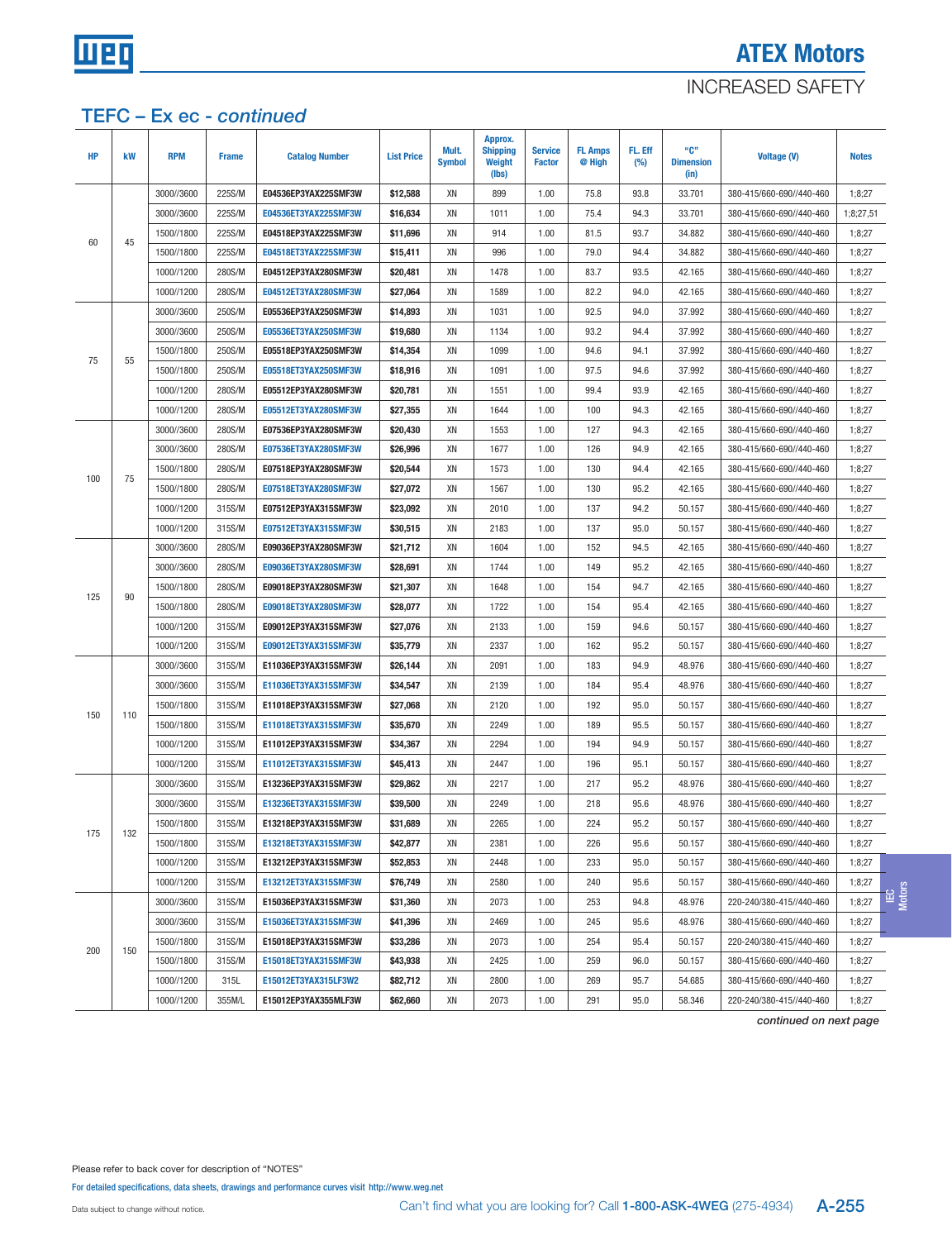

## INCREASED SAFETY

### TEFC – Ex ec - continued

| <b>HP</b> | kW  | <b>RPM</b> | <b>Frame</b> | <b>Catalog Number</b> | <b>List Price</b> | Mult.<br><b>Symbol</b> | Approx.<br><b>Shipping</b><br>Weight<br>(lbs) | <b>Service</b><br><b>Factor</b> | <b>FL Amps</b><br>@ High | FL. Eff<br>(%) | "C"<br><b>Dimension</b><br>(in) | <b>Voltage (V)</b>       | <b>Notes</b> |
|-----------|-----|------------|--------------|-----------------------|-------------------|------------------------|-----------------------------------------------|---------------------------------|--------------------------|----------------|---------------------------------|--------------------------|--------------|
|           |     | 3000//3600 | 315S/M       | E16036EP3YAX315SMF3W  | \$38,870          | XN                     | 2778                                          | 1.00                            | 262                      | 95.3           | 48.976                          | 380-415/660-690//440-460 | 1:8:27       |
|           |     | 3000//3600 | 315S/M       | E16036ET3YAX315SMF3W  | \$51,363          | XN                     | 2535                                          | 1.00                            | 264                      | 95.8           | 48.976                          | 380-415/660-690//440-460 | 1;8;27       |
|           |     | 1500//1800 | 315S/M       | E16018EP3YAX315SMF3W  | \$36,046          | XN                     | 2385                                          | 1.00                            | 271                      | 95.4           | 50.157                          | 380-415/660-690//440-460 | 1:8:27       |
| 220       | 160 | 1500//1800 | 315S/M       | E16018ET3YAX315SMF3W  | \$47,534          | XN                     | 2535                                          | 1.00                            | 273                      | 95.8           | 50.157                          | 380-415/660-690//440-460 | 1;8;27       |
|           |     | 1000//1200 | 315L         | E16012EP3YAX315LF3-W  | \$60,176          | XN                     | 2862                                          | 1.00                            | 282                      | 95.2           | 54.685                          | 380-415/660-690//440-460 | 1:8:27       |
|           |     | 1000//1200 | 315L         | E16012ET3YAX315LF3-W  | \$79,990          | XN                     | 2866                                          | 1.00                            | 287                      | 95.8           | 54.685                          | 380-415/660-690//440-460 | 1:8:27       |
|           |     | 1000//1200 | 355M/L       | E16012EP3YAX355MLF3W  | \$65,792          | XN                     | 3488                                          | 1.00                            | 290                      | 96.0           | 58.346                          | 380-415/660-690//440-460 | 1:8:27       |
|           |     | 1000//1200 | 355M/L       | E16012ET3YAX355MLF3W  | \$86,940          | XN                     | 3592                                          | 1.00                            | 302                      | 95.8           | 58.346                          | 380-415/660-690//440-460 | 1:8:27       |
|           |     | 3000//3600 | 355M/L       | E20036EP3YAX355MLF3W  | \$66,531          | XN                     | 3922                                          | 1.00                            | 320                      | 95.6           | 55.591                          | 380-415/660-690//440-460 | 1:8:27       |
|           |     | 1500//1800 | 315L         | E20018ET3YAX315LF3-W  | \$70,770          | XN                     | 2800                                          | 1.00                            | 333                      | 96.1           | 54.685                          | 380-415/660-690//440-460 | 1;8;27       |
|           |     | 1500//1800 | 355M/L       | E20018EP3YAX355MLF3W  | \$64,081          | XN                     | 3380                                          | 1.00                            | 346                      | 95.6           | 58.346                          | 380-415/660-690//440-460 | 1;8;27       |
| 270       | 200 | 1500//1800 | 355M/L       | E20018ET3YAX355MLF3W  | \$76,925          | XN                     | 3580                                          | 1.00                            | 344                      | 96.3           | 58.346                          | 380-415/660-690//440-460 | 1;8;27       |
|           |     | 1000//1200 | 315L         | E20012EP3YAX315LF3-W  | \$66,948          | XN                     | 3435                                          | 1.00                            | 356                      | 95.4           | 54.685                          | 380-415/660-690//440-460 | 1;8;27       |
|           |     | 1000//1200 | 355M/L       | E20012EP3YAX355MLF3W  | \$74,007          | XN                     | 3907                                          | 1.00                            | 368                      | 95.7           | 58.346                          | 380-415/660-690//440-460 | 1:8:27       |
|           |     | 1000//1200 | 355M/L       | E20012ET3YAX355MLF3W  | \$97,795          | XN                     | 3857                                          | 1.00                            | 367                      | 95.9           | 58.346                          | 380-415/660-690//440-460 | 1;8;27       |
|           |     | 3000//3600 | 315L         | E25036EP3YAX315LF3-W  | \$73,948          | XN                     | 3351                                          | 1.00                            | 400                      | 95.6           | 53.268                          | 380-415/660-690//440-460 | 1;8;27       |
|           |     | 3000//3600 | 355M/L       | E25036EP3YAX355MLF3W  | \$82,191          | XN                     | 4275                                          | 1.00                            | 392                      | 96.4           | 55.591                          | 380-415/660-690//440-460 | 1;8;27       |
|           |     | 1500//1800 | 315L         | E25018EP3YAX315LF3-W  | \$62,457          | XN                     | 3239                                          | 1.00                            | 417                      | 95.9           | 54.685                          | 380-415/660-690//440-460 | 1:8:27       |
| 340       | 250 | 1500//1800 | 315L         | E25018ET3YAX315LF3-W  | \$76,550          | XN                     | 3307                                          | 1.00                            | 424                      | 96.4           | 54.685                          | 380-415/660-690//440-460 | 1:8:27       |
|           |     | 1500//1800 | 355M/L       | E25018EP3YAX355MLF3W  | \$67,456          | XN                     | 3525                                          | 1.00                            | 432                      | 95.8           | 58.346                          | 380-415/660-690//440-460 | 1;8;27       |
|           |     | 1500//1800 | 355M/L       | E25018ET3YAX355MLF3W  | \$83,195          | XN                     | 3702                                          | 1.00                            | 424                      | 96.4           | 58.346                          | 380-415/660-690//440-460 | 1;8;27       |
|           |     | 1000//1200 | 355M/L       | E25012EP3YAX355MLF3W  | \$88,256          | XN                     | 4229                                          | 1.00                            | 461                      | 95.5           | 58.346                          | 380-415/660-690//440-460 | 1:8:27       |
|           |     | 1000//1200 | 355M/L       | E25012ET3YAX355MLF3W  | \$111,338         | XN                     | 4320                                          | 1.00                            | 464                      | 96.0           | 58.346                          | 380-415/660-690//440-460 | 1:8:27       |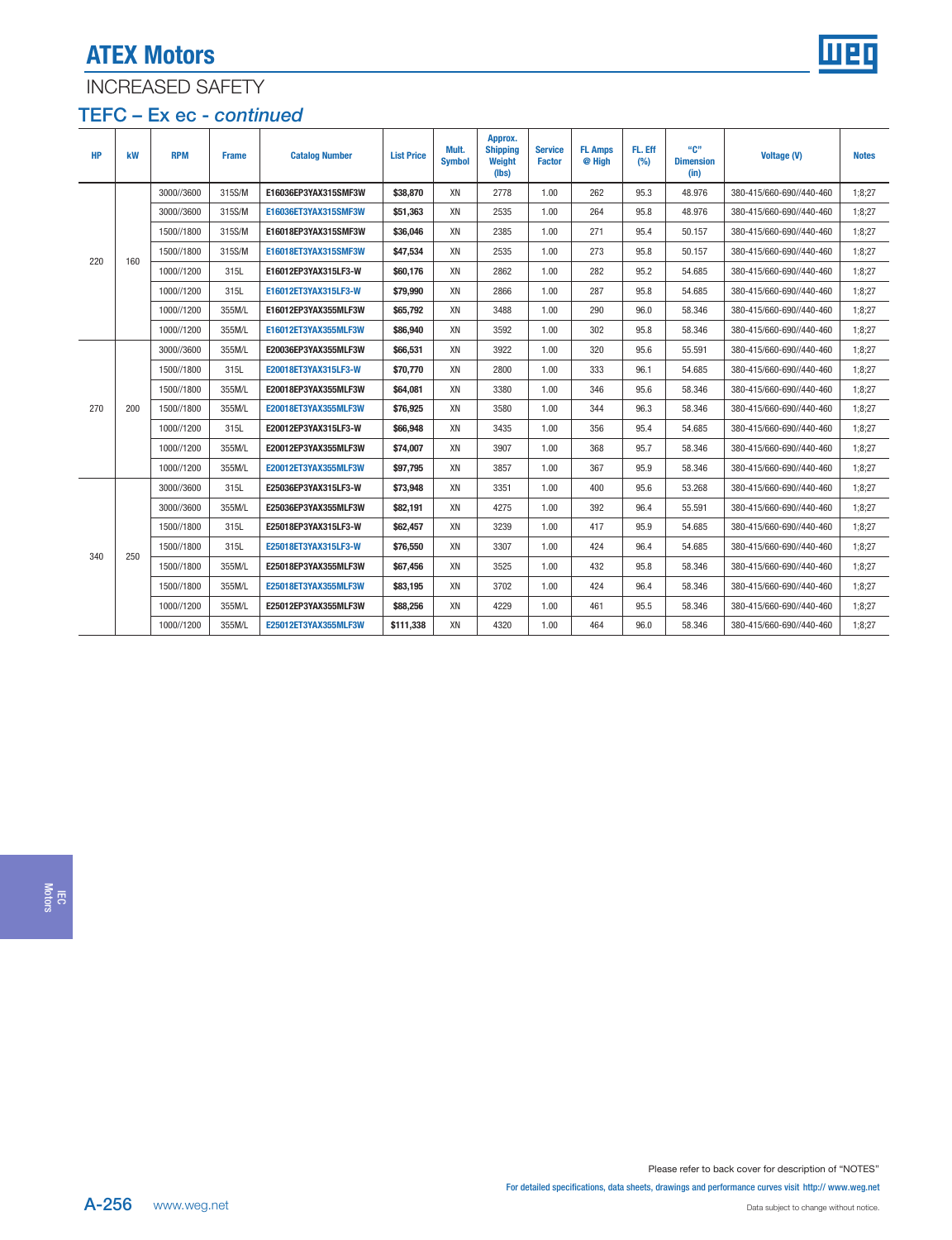# EXPLOSION PROOF

# TEFC - db - IE3

- 50 Hz and and 60 Hz rated (1.00 Service Factor)
- Class F insulation (impregnation resin and magnet wire are class H)
- F3 mounted as standard
- Stainless Steel Nameplate Laser etched with high contrast background
- Regreasable ball bearings (Frames 225 and up)
- Gasketed conduit box
- Zone 1 and 2, Groups IIA and IIB, class of temperature T4
- Suitable for WYE/Delta Start
- Design N
- Conductive plastic fan (frames 63 up to 315)
- Aluminum fan (frame 355)
- Lip Seal on both endshields
- Thermistors 1 per phase
- IP56
- CT: 2:1
- VFD Suitable







Please refer to back cover for description of "NOTES"

For detailed specifications, data sheets, drawings and performance curves visit http:// www.weg.net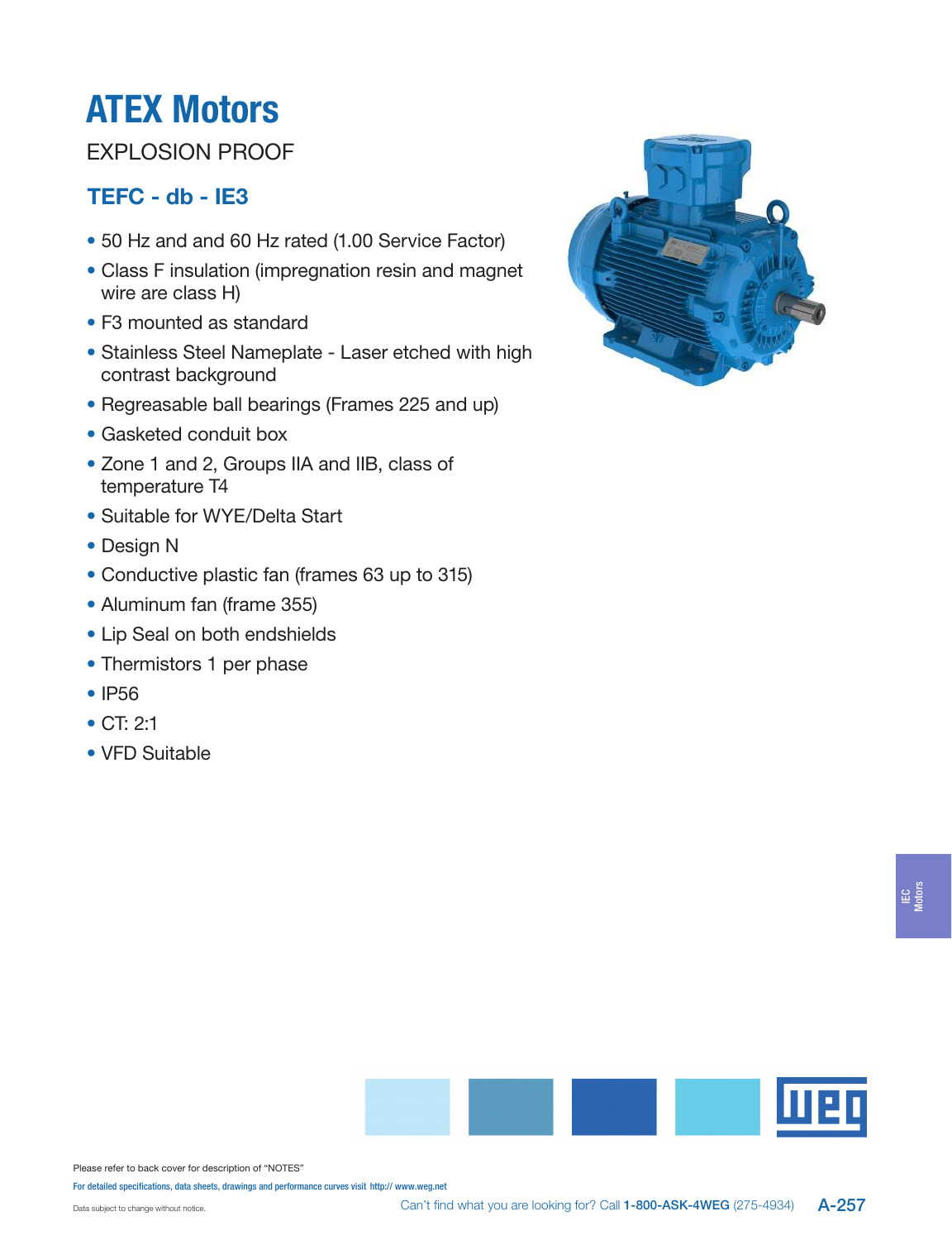⊤





# <span id="page-13-0"></span>EXPLOSION PROOF

| $TEFC - Ex db - IE3$ |  |
|----------------------|--|
|----------------------|--|

т

| <b>HP</b>      | kW             | <b>RPM</b> | <b>Frame</b> | <b>Catalog Number</b> | <b>List Price</b> | Mult.<br><b>Symbol</b> | Approx.<br><b>Shipping</b><br>Weight<br>(lbs) | <b>Service</b><br><b>Factor</b> | <b>FL Amps</b><br>@ High | FL. Eff<br>(%) | "C"<br><b>Dimension</b><br>(in) | <b>Voltage (V)</b>       | <b>Notes</b> |
|----------------|----------------|------------|--------------|-----------------------|-------------------|------------------------|-----------------------------------------------|---------------------------------|--------------------------|----------------|---------------------------------|--------------------------|--------------|
|                |                | 3000//3600 | 80           | E0.7536XT3WAX80F3-W2  | \$1,432           | XD                     | 51                                            | $\mathbf{1}$                    | 1.65                     | 81.1           | 12.205                          | 220-240/380-415//440-460 | 1;8;27       |
| $\mathbf{1}$   | 0.75           | 1500//1800 | 80           | E0.7518XT3WAX80F3-W2  | \$1,450           | XD                     | 55                                            | $\mathbf{1}$                    | 1.66                     | 82.5           | 12.205                          | 220-240/380-415//440-460 | 1;8;27       |
|                |                | 1000//1200 | 90S/L        | E0.7512XT3WAX90LF3-W  | \$1,355           | XD                     | 103                                           | $\mathbf{1}$                    | 1.91                     | 79.1           | 15.118                          | 220-240/380-415//440-460 | 1;8;27       |
|                |                | 3000//3600 | 80           | E00136XT3WAX80F3-W2   | \$1,489           | XD                     | 53                                            | $\mathbf{1}$                    | 2.32                     | 83.4           | 12.205                          | 220-240/380-415//440-460 | 1;8;27       |
| 1.5            | 1.1            | 1500//1800 | 90S/L        | E00118XT3WAX90LF3-W   | \$1,507           | XD                     | 100                                           | $\mathbf{1}$                    | 2.34                     | 84.8           | 15.118                          | 220-240/380-415//440-460 | 1;8;27       |
|                |                | 1000//1200 | 100L         | E00112XT3WAX100LF3-W  | \$1,794           | XD                     | 108                                           | $\mathbf{1}$                    | 2.76                     | 81.5           | 17.244                          | 220-240/380-415//440-460 | 1;8;27       |
|                |                | 3000//3600 | 90S/L        | E00156XT3WAX90SF3-W   | \$1,549           | XD                     | 96                                            | $\mathbf{1}$                    | 3.1                      | 84.2           | 15.118                          | 220-240/380-415//440-460 | 1;8;27       |
| $\overline{2}$ | 1.5            | 1500//1800 | 90S/L        | E00158XT3WAX90LF3-W   | \$1,681           | XD                     | 106                                           | $\mathbf{1}$                    | 3.16                     | 85.7           | 15.118                          | 220-240/380-415//440-460 | 1;8;27       |
|                |                | 1000//1200 | 100L         | E00152XT3WAX100LF3-W  | \$1,985           | XD                     | 119                                           | $\mathbf{1}$                    | 3.71                     | 82.8           | 17.244                          | 220-240/380-415//440-460 | 1;8;27       |
|                |                | 3000//3600 | 90S/L        | E00236XT3WAX90LF3-W   | \$1,733           | XD                     | 103                                           | $\mathbf{1}$                    | 4.37                     | 86.5           | 15.118                          | 220-240/380-415//440-460 | 1;8;27       |
| 3              | 2.2            | 1500//1800 | 100L         | E00218XT3WAX100LF3-W  | \$2,015           | XD                     | 115                                           | $\mathbf{1}$                    | 4.56                     | 87.2           | 17.244                          | 220-240/380-415//440-460 | 1;8;27       |
|                |                | 1000//1200 | 112M         | E00212XT3YAX112MF3-W  | \$2,305           | XD                     | 157                                           | $\mathbf{1}$                    | 5.24                     | 84.7           | 17.953                          | 380-415/660-690//440-460 | 1;8;27       |
|                |                | 3000//3600 | 100L         | E00336XT3WAX100LF3-W  | \$2,167           | XD                     | 115                                           | $\mathbf{1}$                    | 5.68                     | 87.4           | 17.244                          | 220-240/380-415//440-460 | 1;8;27       |
| 4              | 3              | 1500//1800 | 100L         | E00318XT3WAX100LF3-W  | \$2,415           | XD                     | 136                                           | $\mathbf{1}$                    | 6.07                     | 88.1           | 17.244                          | 220-240/380-415//440-460 | 1;8;27       |
|                |                | 1000//1200 | 132S/M       | E00312XT3YAX132SF3-W  | \$3,643           | XD                     | 214                                           | $\mathbf{1}$                    | 6.87                     | 85.6           | 20.63                           | 380-415/660-690//440-460 | 1;8;27       |
|                |                | 3000//3600 | 112M         | E00436XT3YAX112MF3-W  | \$2,728           | XD                     | 146                                           | $\mathbf{1}$                    | 7.58                     | 88.4           | 17.953                          | 380-415/660-690//440-460 | 1;8;27       |
| 5.5            | $\overline{4}$ | 1500//1800 | 112M         | E00418XT3YAX112MF3-W  | \$2,789           | XD                     | 157                                           | $\mathbf{1}$                    | 8.35                     | 88.9           | 17.953                          | 380-415/660-690//440-460 | 1;8;27       |
|                |                | 1000//1200 | 132S/M       | E00412XT3YAX132MF3-W  | \$4,076           | XD                     | 214                                           | $\mathbf{1}$                    | 9.03                     | 86.8           | 20.63                           | 380-415/660-690//440-460 | 1;8;27       |
|                |                | 3000//3600 | 132S/M       | E00536XT3YAX132SF3-W  | \$3,484           | XD                     | 196                                           | $\mathbf{1}$                    | 10.6                     | 89.2           | 20.63                           | 380-415/660-690//440-460 | 1;8;27       |
| 7.5            | 5.5            | 1500//1800 | 132S/M       | E00518XT3YAX132SF3-W  | \$3,418           | XD                     | 207                                           | $\mathbf{1}$                    | 10.4                     | 89.8           | 20.63                           | 380-415/660-690//440-460 | 1;8;27       |
|                |                | 1000//1200 | 132S/M       | E00512XT3YAX132MF3-W  | \$4,294           | XD                     | 254                                           | $\mathbf{1}$                    | 13                       | 88             | 20.63                           | 380-415/660-690//440-460 | 1;8;27       |
|                |                | 3000//3600 | 132S/M       | E00736XT3YAX132SF3-W  | \$4,018           | XD                     | 214                                           | $\mathbf{1}$                    | 13.9                     | 90.3           | 20.63                           | 380-415/660-690//440-460 | 1;8;27       |
| 10             | 7.5            | 1500//1800 | 132S/M       | E00718XT3YAX132MF3-W  | \$4,164           | XD                     | 225                                           | $\mathbf{1}$                    | 13.9                     | 90.4           | 20.63                           | 380-415/660-690//440-460 | 1;8;27       |
|                |                | 1000//1200 | 160M/L       | E00712XT3YAX160MF3-W  | \$5,669           | XD                     | 381                                           | $\mathbf{1}$                    | 14.6                     | 89.1           | 28.228                          | 380-415/660-690//440-460 | 1;8;27       |
|                |                | 3000//3600 | 160M/L       | E01136XT3YAX160MF3-W  | \$4,687           | XD                     | 405                                           | $\mathbf{1}$                    | 20.2                     | 91.4           | 28.228                          | 380-415/660-690//440-460 | 1;8;27       |
| 15             | 11             | 1500//1800 | 160M/L       | E01118XT3YAX160MF3-W  | \$4,691           | XD                     | 388                                           | $\mathbf{1}$                    | 20.7                     | 91.4           | 28.228                          | 380-415/660-690//440-460 | 1;8;27       |
|                |                | 1000//1200 | 160M/L       | E01112XT3YAX160LF3-W  | \$5,968           | XD                     | 430                                           | $\mathbf{1}$                    | 21.7                     | 90.5           | 28.228                          | 380-415/660-690//440-460 | 1;8;27       |
|                |                | 3000//3600 | 160M/L       | E01536XT3YAX160MF3-W  | \$5,564           | XD                     | 422                                           | $\mathbf{1}$                    | 27.7                     | 91.9           | 28.228                          | 380-415/660-690//440-460 | 1;8;27       |
| 20             | 15             | 1500//1800 | 160M/L       | E01518XT3YAX160LF3-W  | \$5,207           | XD                     | 441                                           | $\mathbf{1}$                    | 28                       | 92.1           | 28.228                          | 380-415/660-690//440-460 | 1;8;27       |
|                |                | 1000//1200 | 180M/L       | E01512XT3YAX180LF3-W  | \$7,273           | XD                     | 542                                           | $\mathbf{1}$                    | 27.8                     | 91.6           | 29.606                          | 380-415/660-690//440-460 | 1;8;27       |
|                |                | 3000//3600 | 160M/L       | E01836XT3YAX160LF3-W  | \$6,684           | XD                     | 441                                           | $\mathbf{1}$                    | 33.6                     | 92.4           | 28.228                          | 380-415/660-690//440-460 | 1;8;27       |
| 25             | 18.5           | 1500//1800 | 180M/L       | E01818XT3YAX180MF3-W  | \$6,847           | XD                     | 542                                           | $\mathbf{1}$                    | 34.7                     | 92.6           | 29.606                          | 380-415/660-690//440-460 | 1;8;27       |
|                |                | 1000//1200 | 200M/L       | E01812XT3YAX200LF3-W  | \$9,468           | XD                     | 646                                           | $\mathbf{1}$                    | 36.5                     | 91.7           | 32.323                          | 380-415/660-690//440-460 | 1;8;27       |
|                |                | 3000//3600 | 180M/L       | E02236XT3YAX180MF3-W  | \$8,022           | XD                     | 503                                           | $\mathbf{1}$                    | 39.3                     | 92.7           | 29.606                          | 380-415/660-690//440-460 | 1;8;27       |
| 30             | 22             | 1500//1800 | 180M/L       | E02218XT3YAX180LF3-W  | \$7,578           | XD                     | 562                                           | $\mathbf{1}$                    | 40.6                     | 93             | 29.606                          | 380-415/660-690//440-460 | 1;8;27       |
|                |                | 1000//1200 | 200M/L       | E02212XT3YAX200LF3-W  | \$10,720          | XD                     | 695                                           | $\mathbf{1}$                    | 42                       | 92.2           | 32.323                          | 380-415/660-690//440-460 | 1;8;27       |
|                |                | 3000//3600 | 200M/L       | E03036XT3YAX200LF3-W  | \$9,971           | XD                     | 646                                           | $\mathbf{1}$                    | 53.9                     | 93.3           | 32.323                          | 380-415/660-690//440-460 | 1;8;27       |
| 40             | 30             | 1500//1800 | 200M/L       | E03018XT3YAX200LF3-W  | \$9,850           | XD                     | 695                                           | $\mathbf{1}$                    | 56.4                     | 93.6           | 32.323                          | 380-415/660-690//440-460 | 1;8;27       |
|                |                | 1000//1200 | 225S/M       | E03012XT3YAX225SMF3W  | \$14,618          | XD                     | 1138                                          | $\mathbf{1}$                    | 54.7                     | 93             | 37.441                          | 380-415/660-690//440-460 | 1;8;27       |
|                |                | 3000//3600 | 200M/L       | E03736XT3YAX200LF3-W  | \$12,218          | XD                     | 670                                           | $\mathbf{1}$                    | 67                       | 93.7           | 32.323                          | 380-415/660-690//440-460 | 1;8;27       |
| 50             | 37             | 1500//1800 | 225S/M       | E03718XT3YAX225SMF3W  | \$12,542          | XD                     | 1087                                          | 1                               | 66                       | 93.9           | 37.441                          | 380-415/660-690//440-460 | 1;8;27       |
|                |                | 1000//1200 | 250S/M       | E03712XT3YAX250SMF3W  | \$17,149          | XD                     | 1363                                          | 1                               | 65.5                     | 93.5           | 39.724                          | 380-415/660-690//440-460 | 1;8;27       |
|                |                | 3000//3600 | 225S/M       | E04536XT3YAX225SMF3W  | \$19,498          | XD                     | 1105                                          | $\mathbf{1}$                    | 76.4                     | 94.2           | 36.26                           | 380-415/660-690//440-460 | 1;8;27       |
| 60             | 45             | 1500//1800 | 225S/M       | E04518XT3YAX225SMF3W  | \$14,516          | XD                     | 1153                                          | $\mathbf{1}$                    | 80.9                     | 94.4           | 37.441                          | 380-415/660-690//440-460 | 1;8;27       |
|                |                | 1000//1200 | 280S/M       | E04512XT3YAX280SMF3W  | \$24,345          | XD                     | 1910                                          | $\mathbf{1}$                    | 82.2                     | 94             | 44.705                          | 380-415/660-690//440-460 | 1;8;27       |

continued on next page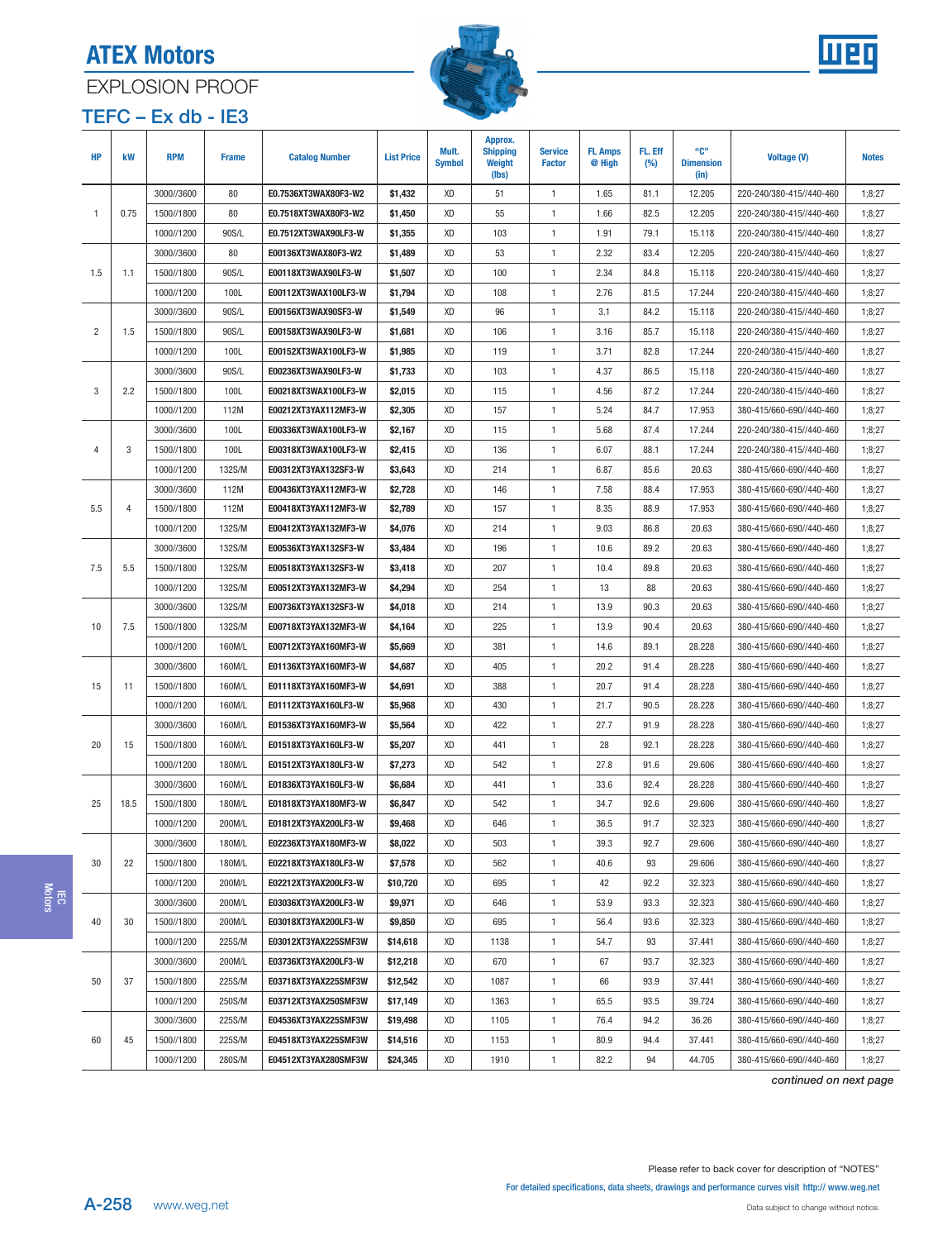

# ATEX Motors EXPLOSION PROOF

### TEFC – Ex db - IE3 - continued

| HP  | kW  | <b>RPM</b> | <b>Frame</b> | <b>Catalog Number</b> | <b>List Price</b> | Mult.<br><b>Symbol</b> | Approx.<br><b>Shipping</b><br>Weight<br>(Ibs) | <b>Service</b><br><b>Factor</b> | <b>FL Amps</b><br>@ High | FL. Eff<br>(%) | "C"<br><b>Dimension</b><br>(in) | Voltage (V)              | <b>Notes</b> |
|-----|-----|------------|--------------|-----------------------|-------------------|------------------------|-----------------------------------------------|---------------------------------|--------------------------|----------------|---------------------------------|--------------------------|--------------|
|     |     | 3000//3600 | 250S/M       | E05536XT3YAX250SMF3W  | \$24,417          | XD                     | 1270                                          | $\mathbf{1}$                    | 95.4                     | 94.4           | 39.724                          | 380-415/660-690//440-460 | 1:8:27       |
| 75  | 55  | 1500//1800 | 250S/M       | E05518XT3YAX250SMF3W  | \$21,508          | XD                     | 1380                                          | $\mathbf{1}$                    | 97.5                     | 94.6           | 39.724                          | 380-415/660-690//440-460 | 1:8:27       |
|     |     | 1000//1200 | 280S/M       | E05512XT3YAX280SMF3W  | \$30,872          | <b>XD</b>              | 2007                                          | $\mathbf{1}$                    | 100                      | 94.3           | 44.705                          | 380-415/660-690//440-460 | 1:8:27       |
|     |     | 3000//3600 | 280S/M       | E07536XT3YAX280SMF3W  | \$34,180          | XD                     | 1910                                          | $\overline{1}$                  | 126                      | 94.9           | 44.705                          | 380-415/660-690//440-460 | 1:8:27       |
| 100 | 75  | 1500//1800 | 280S/M       | E07518XT3YAX280SMF3W  | \$27,104          | XD                     | 2040                                          | $\mathbf{1}$                    | 134                      | 95.2           | 44.705                          | 380-415/660-690//440-460 | 1:8:27       |
|     |     | 1000//1200 | 315S/M       | E07512XT3YAX315SMF3W  | \$35,180          | XD                     | 2518                                          | $\mathbf{1}$                    | 137                      | 95             | 51.654                          | 380-415/660-690//440-460 | 1;8;27       |
|     |     | 3000//3600 | 280S/M       | E09036XT3YAX280SMF3W  | \$40,751          | XD                     | 2040                                          | $\mathbf{1}$                    | 149                      | 95.2           | 44.705                          | 380-415/660-690//440-460 | 1:8:27       |
| 125 | 90  | 1500//1800 | 280S/M       | E09018XT3YAX280SMF3W  | \$37.526          | XD                     | 2137                                          | $\mathbf{1}$                    | 158                      | 95.4           | 44.705                          | 380-415/660-690//440-460 | 1:8:27       |
|     |     | 1000//1200 | 315S/M       | E09012XT3YAX315SMF3W  | \$45,340          | XD                     | 2743                                          | $\overline{1}$                  | 162                      | 95.2           | 51.654                          | 380-415/660-690//440-460 | 1:8:27       |
|     |     | 3000//3600 | 315S/M       | E11036XT3YAX315SMF3W  | \$48,322          | XD                     | 2443                                          | $\mathbf{1}$                    | 187                      | 95.4           | 50.472                          | 380-415/660-690//440-460 | 1:8:27       |
| 150 | 110 | 1500//1800 | 315S/M       | E11018XT3YAX315SMF3W  | \$42,766          | XD                     | 2593                                          | $\mathbf{1}$                    | 189                      | 95.5           | 51.654                          | 380-415/660-690//440-460 | 1:8:27       |
|     |     | 1000//1200 | 315S/M       | E11012XT3YAX315SMF3W  | \$54,984          | XD                     | 2893                                          | $\mathbf{1}$                    | 196                      | 95.1           | 51.654                          | 380-415/660-690//440-460 | 1:8:27       |
|     |     | 3000//3600 | 315S/M       | E13236XT3YAX315SMF3W  | \$61,092          | XD                     | 2593                                          | $\mathbf{1}$                    | 218                      | 95.6           | 50.472                          | 380-415/660-690//440-460 | 1:8:27       |
| 175 | 132 | 1500//1800 | 315S/M       | E13218XT3YAX315SMF3W  | \$51,911          | <b>XD</b>              | 2781                                          | $\overline{1}$                  | 226                      | 95.6           | 51.654                          | 380-415/660-690//440-460 | 1:8:27       |
|     |     | 1000//1200 | 315S/M       | E13212XT3YAX315SMF3W  | \$93,051          | XD                     | 3118                                          | $\mathbf{1}$                    | 240                      | 95.6           | 51.654                          | 380-415/660-690//440-460 | 1:8:27       |
|     |     | 3000//3600 | 315S/M       | E16036XT3YAX315SMF3W  | \$76,056          | XD                     | 2743                                          | $\mathbf{1}$                    | 264                      | 95.8           | 50.472                          | 380-415/660-690//440-460 | 1:8:27       |
| 220 | 160 | 1500//1800 | 315S/M       | E16018XT3YAX315SMF3W  | \$56,646          | XD                     | 2968                                          | $\overline{1}$                  | 273                      | 95.8           | 51.654                          | 380-415/660-690//440-460 | 1:8:27       |
|     |     | 1000//1200 | 315L         | E16012XT3YAX315LF3-W  | \$101,880         | XD                     | 3473                                          | $\mathbf{1}$                    | 287                      | 95.8           | 55.984                          | 380-415/660-690//440-460 | 1:8:27       |
|     |     | 3000//3600 | 315L         | E20036XT3YAX315LF3-W  | \$114,087         | XD                     | 3058                                          | $\mathbf{1}$                    | 326                      | 95.8           | 54.803                          | 380-415/660-690//440-460 | 1:8:27       |
| 270 | 200 | 1500//1800 | 315L         | E20018XT3YAX315LF3-W  | \$91,423          | XD                     | 3303                                          | $\mathbf{1}$                    | 333                      | 96.1           | 55.984                          | 380-415/660-690//440-460 | 1:8:27       |
|     |     | 1000//1200 | 355M/L       | E20012XT3YAX355MLF3W  | \$124,447         | XD                     | 4567                                          | $\mathbf{1}$                    | 367                      | 95.9           | 61.358                          | 380-415/660-690//440-460 | 1:8:27       |
|     |     | 3000//3600 | 315L         | E25036XT3YAX315LF3-W  | \$125,854         | XD                     | 3477                                          | $\mathbf{1}$                    | 398                      | 96             | 54.803                          | 380-415/660-690//440-460 | 1:8:27       |
| 340 | 250 | 1500//1800 | 315L         | E25018XT3YAX315LF3-W  | \$107,240         | XD                     | 3616                                          | $\mathbf{1}$                    | 424                      | 96.4           | 55.984                          | 380-415/660-690//440-460 | 1:8:27       |
|     |     | 1000//1200 | 355M/L       | E25012XT3YAX355MLF3W  | \$150,638         | <b>XD</b>              | 5263                                          | $\mathbf{1}$                    | 464                      | 96             | 61.358                          | 380-415/660-690//440-460 | 1:8:27       |
| 430 | 315 | 1500//1800 | 355M/L       | E31518XT3YAX355MLF3W  | \$122,650         | XD                     | 4939                                          | $\mathbf{1}$                    | 543                      | 96             | 61.358                          | 380-415/660-690//440-460 | 1:8:27       |

IEC Motors